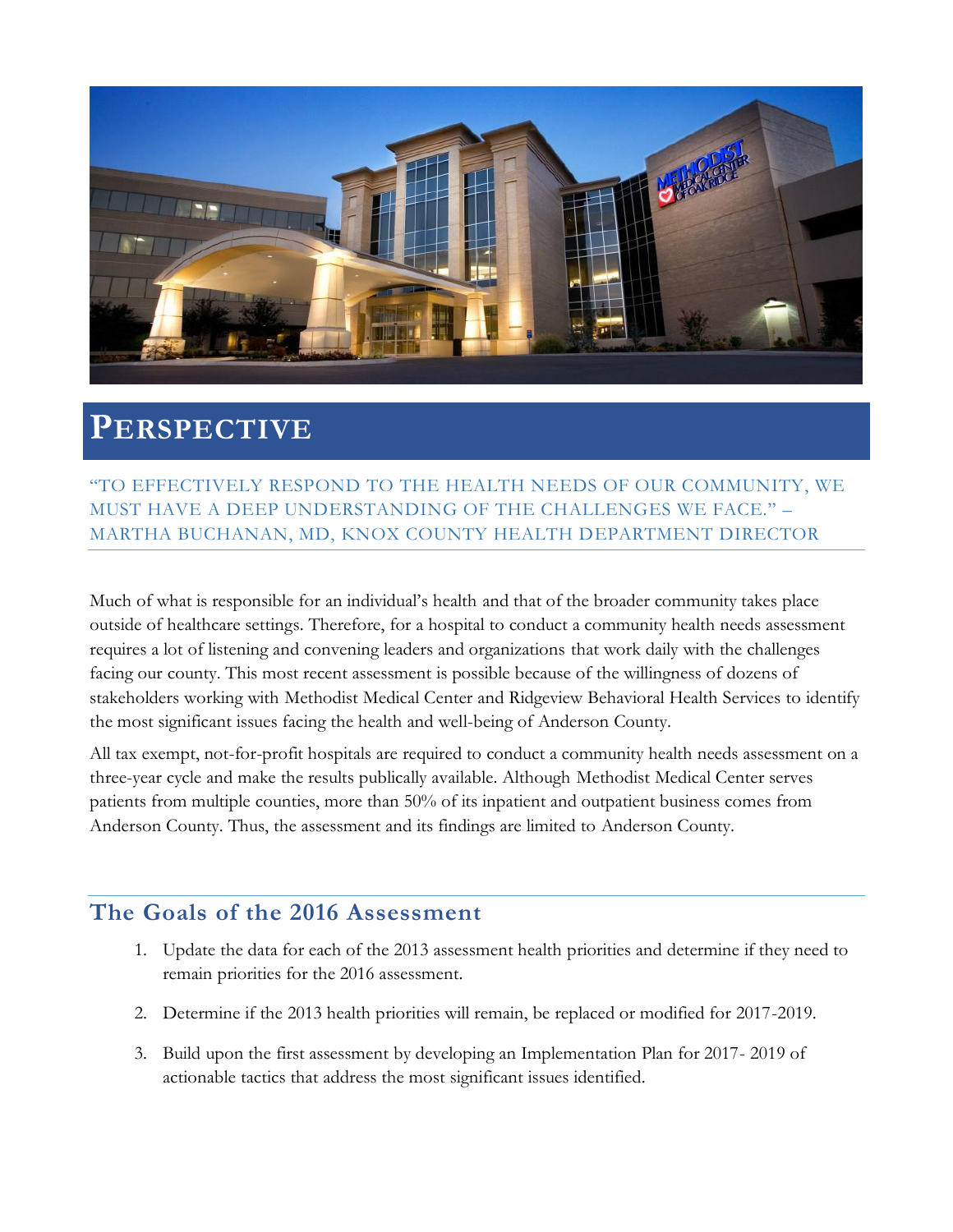### **Participants**

Traditionally, public health was the role of the local health department. Faced with growing complex social issues and with health being a multifaceted challenge, the players in public health have expanded. No single organization has the resources or expertise to meaningfully create sustained health improvement. The emergence of the new public health system is made up of traditional and nontraditional members who, by collaborating, have a greater capacity to see improved health outcomes.

The input from the following members of the Anderson County Public Health System have guided the discussion and decision making processes which have led to the identification of the four most significant health priorities for Anderson County. Participating organizations provided representation at planning meetings:

- Child Advocacy Center of Anderson County
- Anderson County Health Department
- Anderson County Sheriff Department
- Boys and Girls Club of Oak Ridge
- Contact Help Line
- Keystone Adult Day Program
- Anderson County Housing Program
- Upper Cumberland Human Resource Agency
- Methodist Medical Center
- ADFAC
- United Way of Anderson County
- Oak Ridge Tourism
- Anderson County Schools
- Anderson County Emergency Medical Services
- CASA
- Free Medical Clinic of Oak Ridge
- The ARC of Anderson County
- Anderson County Head Start
- Chamber of Commerce
- City of Crossville
- Ridgeview Behavioral Health Services
- Oak Ridge Police Department
- TORCH

### **The Anderson County Public Health System**

Civic Groups Community Centers **Corrections** Cumberland County Health Department Doctors Drug Treatment Economic Development Employers EMS Environmental Health Faith Communities Fire Departments

Home Health Hospitals Laboratory Facilities Libraries Local Government Mental Health Nursing Homes Parks Philanthropies Police Schools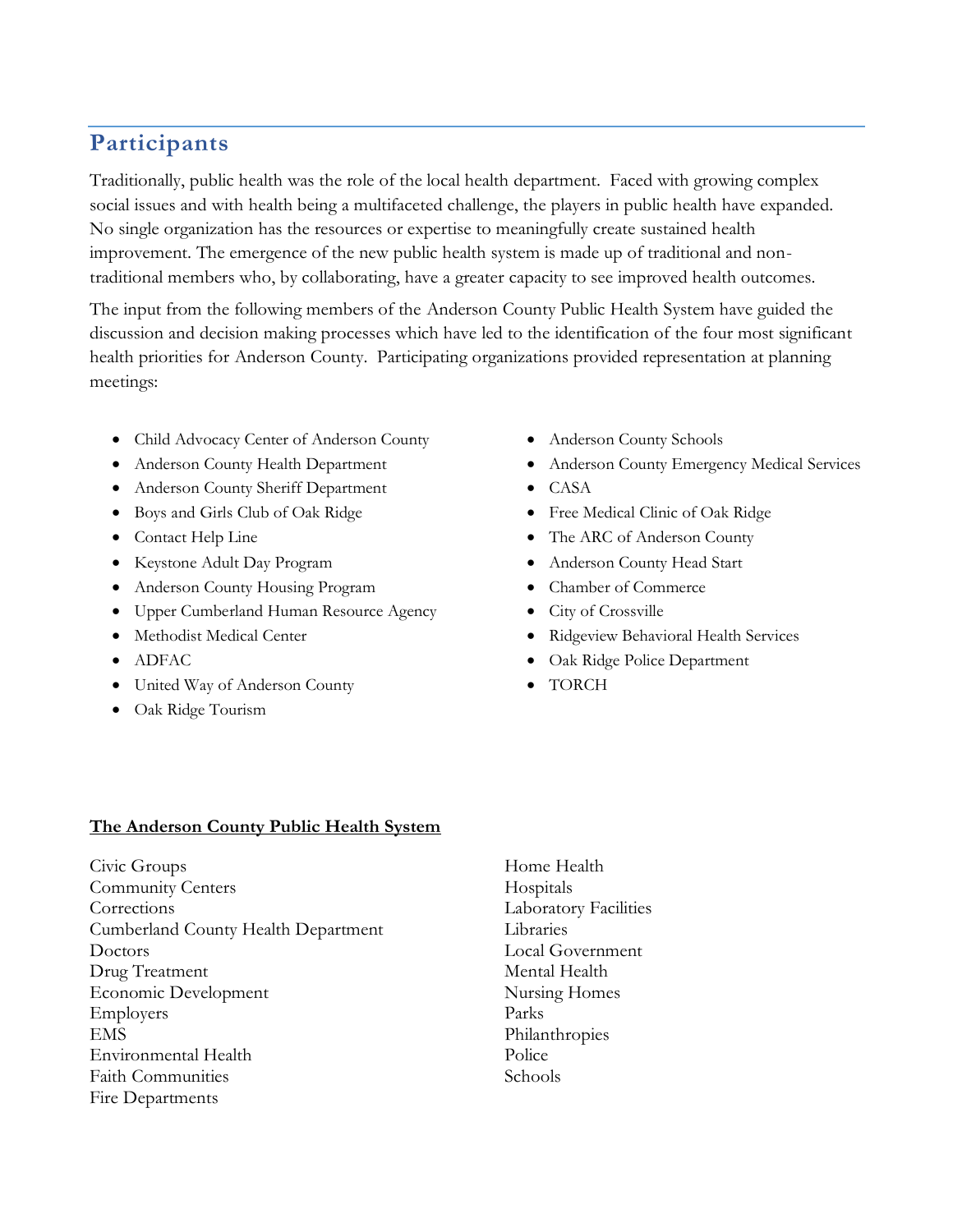# **BUILDING UPON THE FIRST ASSESSMENT**

The federal government modified its assessment guidelines in 2015 after taking into consideration the concerns of hospitals and health systems. Significant issues identified by the assessments are complex and at the core of many of the health issues facing communities. Many hospitals preferred not to completely re-do the first global assessment, because not enough time had passed to see measurable progress on initial priorities. The federal government gave hospitals the option of completely doing a new assessment or building upon the findings from the first assessment. Methodist Medical Center and Ridgeview Behavioral Health Services chose the later.

# **OUR PROCESS**

Working with the University of Tennessee-Knoxville School of Public Health, a process was devised to "build upon" the first assessment. In the spring of 2016, the data for each of the five priority areas were compiled for the most recent year available, county demographics were updated, and a community health forum was held with 34 community leaders participating. An assessment tool, "Forces of Change," was used from the Center for Disease Control's national Mobilizing for Action through Planning and Partnerships (MAPP) framework. This assessment tool provided an analysis of trends, events and factors that influence the ability of a community to improve its health status.

In the spring of 2016 an assessment data team was formed with participants representing the hospital, health department, social service agencies and funders. Each member was given a data notebook

containing a summary report from the Forces of Change workshop, updated demographics and updated data for each of the previously determined 11 priority areas. Over a two-week period the team met to discuss the data and, using a modified Hanlon process, answered and scored the priority areas based upon 1) How significant is this issue? 2) How serious is this issue? 3) How effective are the interventions? and 4) How feasible are the interventions?



In validating the data and prioritizing the issues, three tools were used which ultimately resulted in the five most significant issues:

- 1. Methodology adapted from the Hanlon Method
- 2. Public Health Foundation Setting Implementation Priorities (looking at an issue's strategic importance relative to its ability to implement)
- 3. Nominal voting process giving each team member 10 dots to vote for the remaining priorities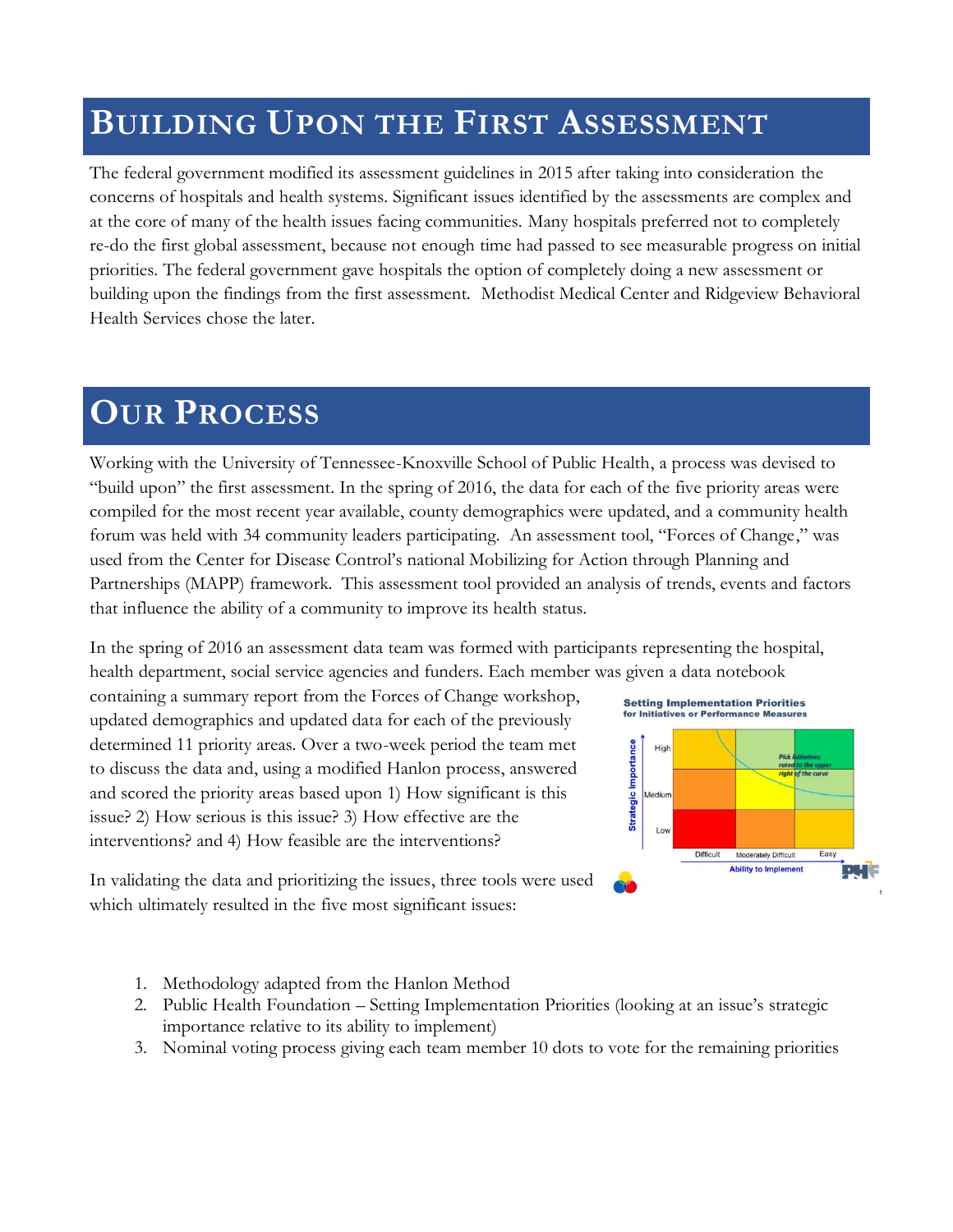# **PRIORITIES FOR 2017 – 2019**

After extensive discussion, the data team selected the following five health opportunities to focus on during the 2017-2019 assessment cycle:

- 1. Obesity
- 2. Asthma and Other Pulmonary Diseases
- 3. Diabetes
- 4. Substance Abuse
- 5. Mental Health

After thoughtful discussion the Data Team decided to modify one of the original health priorities. Asthma was determined to be too narrow a focus, so the team decided to change the priority to Asthma and Other Pulmonary Diseases.

# **A REVIEW OF DATA**

### **Anderson County Demographics**

| Demographics                    | 2013    | 2016     | Tennessee 2016                                          |
|---------------------------------|---------|----------|---------------------------------------------------------|
| Population                      | 75,233  | 75,528   | 6,549,352                                               |
| % Below 18 years of age         | 21.4%   | $21.0\%$ | 22.8%                                                   |
| $% 65$ and older                | 17.6%   | 18.9%    | 15.1%                                                   |
| % Non-Hispanic African American | $4.0\%$ | 4.1%     | $16.8\%$                                                |
| % Asian                         | $1.1\%$ | $1.4\%$  | $1.7\%$                                                 |
| % Hispanic                      | 2.3%    | 2.5%     | $5.0\%$                                                 |
| % Non-Hispanic White            | 90.6%   | 89.9%    | 74.6%                                                   |
| $%$ Female                      | 51.6%   | 51.5%    | 51.3%                                                   |
| $%$ Rural                       | 34.7%   | 34.7%    | 33.6%<br>__ _ _ _<br><b><i><u>ALCOHOL: 2006</u></i></b> |

### **2013- 2016 Comparison\***

\*Source – County Health Rankings

### **Forces of Change Summary Findings**

Forum participants, through structured and timed discussions, gave voice to their perceptions of the forces impacting the health of Anderson County. The group identified the top "most critical forces" and then determined the threats and opportunities created by those forces.

The most critical forces in Anderson County:

- Substance Abuse
- Physical Abuse
- Family Support (lack of)/ Shifting family structure
- Healthcare accessibility and affordability
- Cultural shifts/ Influences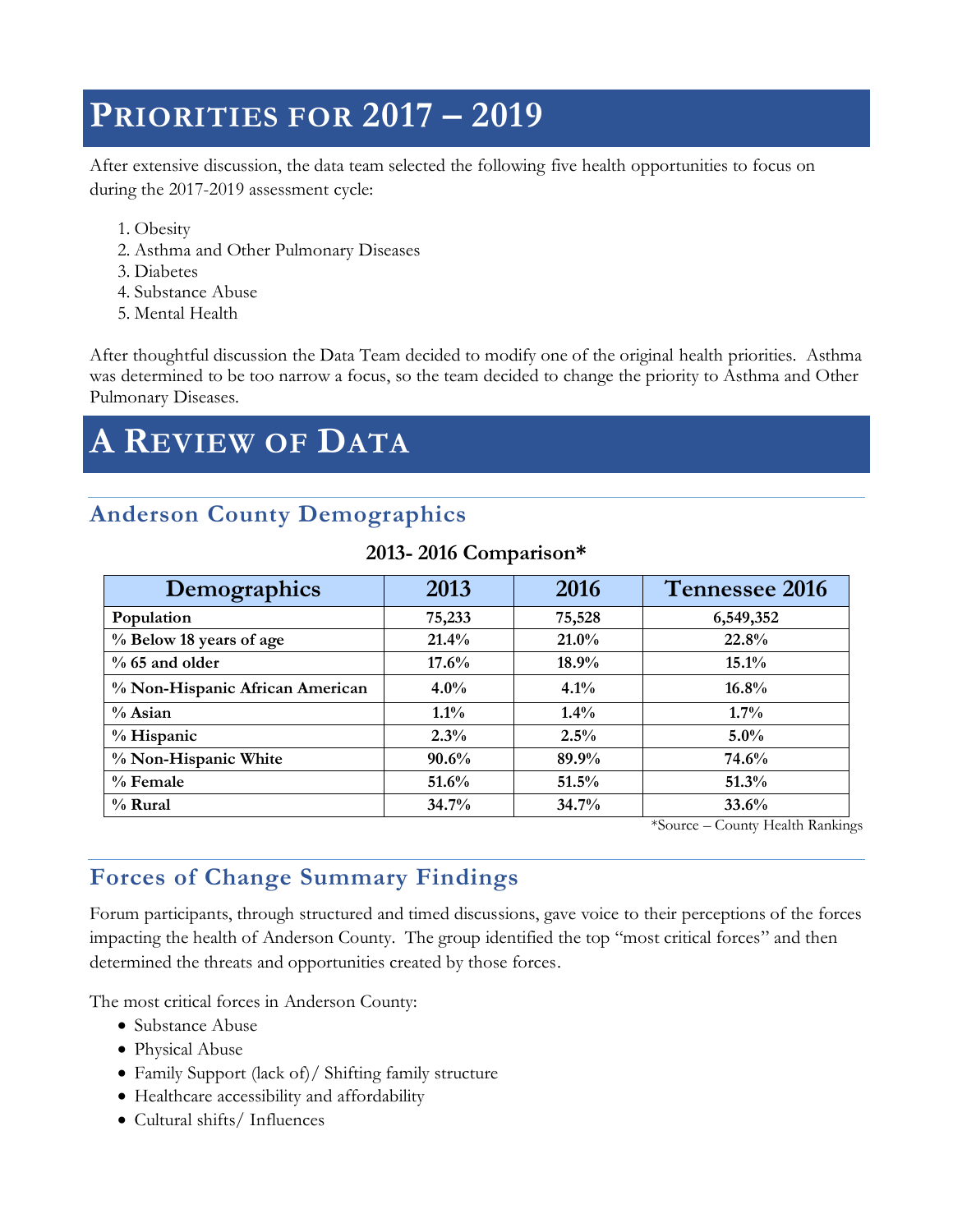# **REVIEW OF DATA (CONTINUED)**

### **Drug Abuse in the United States, Tennessee and Anderson County**

Substance abuse is a pervasive, multi-dimensional epidemic that is impacting Tennessee families and communities and requires a coordinated, collaborative response. The abuse of prescription drugs, specifically opioids, is an epidemic in Tennessee, with disastrous and severe consequences to Tennesseans of every age, including overdose deaths, emergency department visits, hospital costs, newborns with Neonatal Abstinence Syndrome, children in state custody, and people incarcerated for drug-related crimes.



#### **1. How Significant is This Issue?**

- Americans account for 99% of the world's hydrocodone (Vicodin) consumption, 80% of the world's oxycodone (Percocet and Oxycontin) and 65% of the world's hydromorphone (Dilaudid) consumption.
- An estimated 52 million Americans use prescription drugs for nonmedical reasons at least one in their lifetimes – with some using prescription drugs for recreational purposes.
- Doctors wrote 55 million opioid prescriptions for people 65 and older in 2013, a 20 percent increase from the last five years. The same year, doctors wrote more than 38.4 million prescriptions for depressants to people over the age of 65, a 12% increase over the last five years, according to USA Today.
- For many years, alcohol was the primary substance of abuse. However, in 2012, prescription opioids surpassed alcohol as the primary substance of abuse for people who were funded through the Tennessee Department of Mental Health and Substance Abuse Services.
- Tennesseans were more than three times more likely to identify prescription opioids as their primary substance of abuse than the national average.
- Tennessee ranks second in the nation for prescription drug abuse.
- In 2013, according to the Tennessee Bureau of Investigation, Tennessee led the nation in meth use. In the first 9 months of 2014 law enforcement agencies seized 813 meth labs in Tennessee, the second highest in the nation.
- In Tennessee people addicted to opioids are more likely to be married, employed, and have greater than 12 years of education.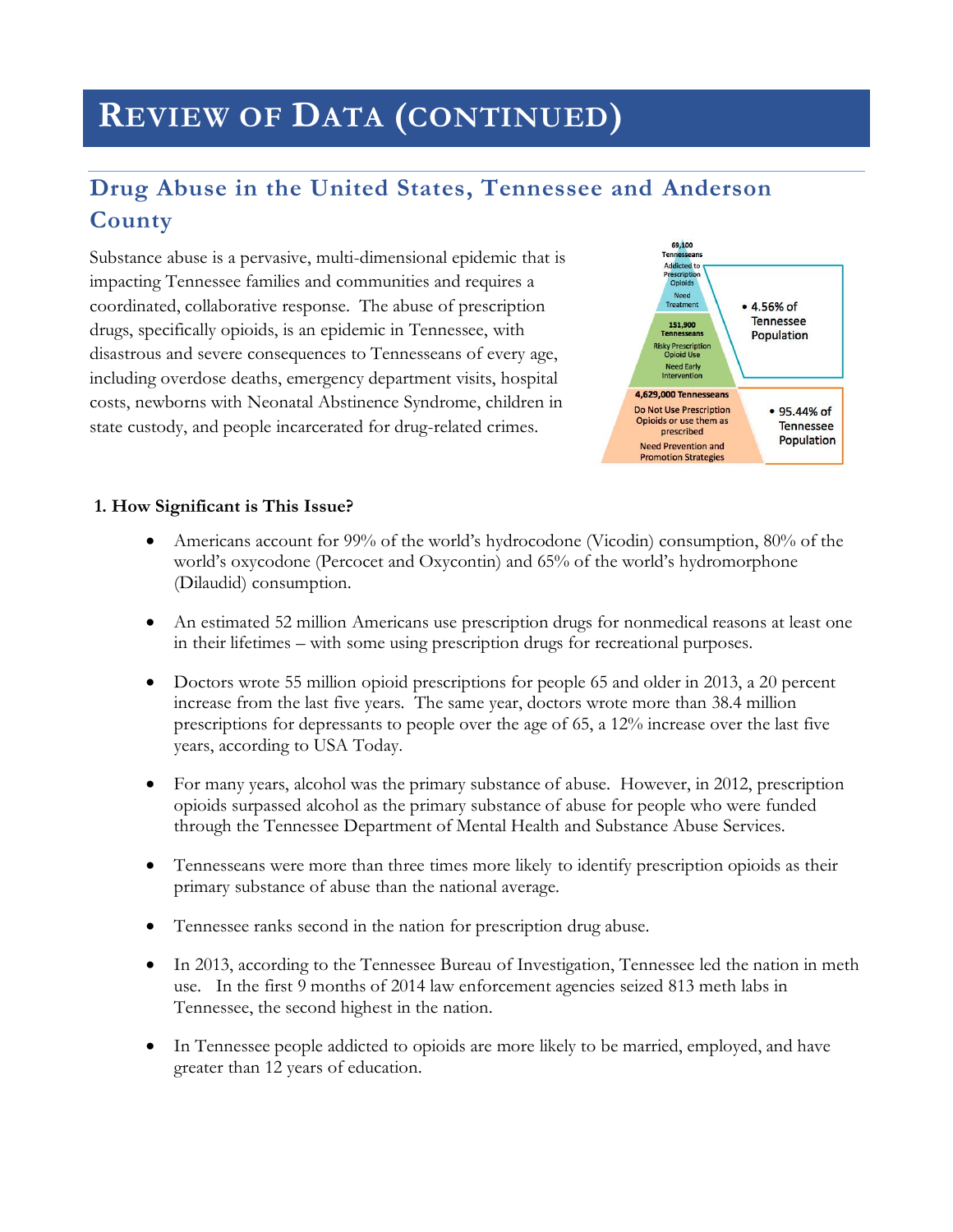- Tennessee's level of uninsured population, coupled with a high rate of prescribed painkillers, are contributing factors behind the state's rise in heroin addiction and overdoses, according to a new Centers for Disease Control and Prevention report.
- In the first eight weeks of 2015 there were 118 cases of Neonatal Abstinence Syndrome (NAS) or drug–dependent newborns in Tennessee. In 68% of the cases, at least one of the drugs causing NAS was prescribed by a healthcare provider.

### **2. How Serious is This Issue?**

- Over the last 10 years, the number of newborn babies suffering from drug dependencies at birth (NAS) has soared by 1,000 percent.
- In 2014, 1,018 babies were born dependent on drugs in Tennessee. The average TennCare cost to deliver a baby dependent on drugs is \$67,000, compared with \$4,200 for a baby not born drug-dependent.
- Tennessee ranks  $7<sup>th</sup>$  in the nation for prescription drug overdoses and 8th in the nation for drug overdose deaths.
- One-third of arrests made in Tennessee in 2012 were drug related.
- More than 50% of the children removed from their parents by the Department of Children's Services were taken from parents experiencing drug problems.
- If the state were to provide treatment and rehabilitation for every prescription drug addict unable to pay for services, it would cost Tennessee taxpayers approximately \$28 million.
- Meth is costing Tennessee taxpayers more than \$1 billion a year. In 2013, meth cost the state \$1.6 billion in investigations, chemical clean-ups, incarcerating suspects, caring for children of meth adults and medical care for patients burned in meth labs.
- The Healthcare Cost and Utilization Project shows that the total Tennessee hospital charges for prescription opioid poisonings have risen exponentially over the past 10 years. In 2001, the cost was \$4,118,187 and increased by 600% to \$29,308,823 in 2011.
- In 2012 and 2013, more people died from drug overdoses in Tennessee than in either motor vehicle accidents or homicides or suicides.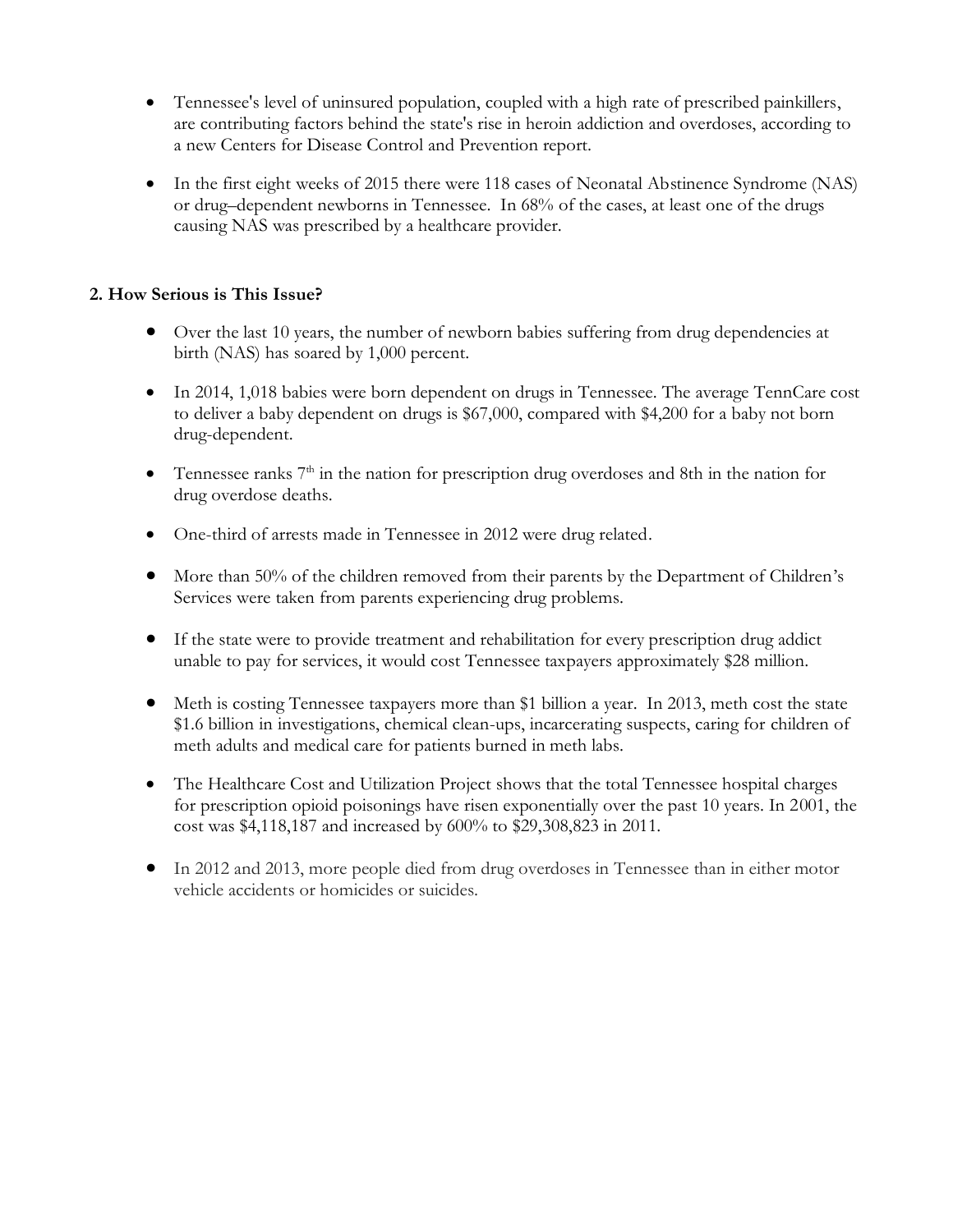### **Prescription Painkiller Sales and Deaths**



<sup>b</sup>Centers for Disease Control and Prevention. National Vital Statistics System mortality data. (2015) Available from URL: http://www.cdc.gov/nchs/deaths.htm.

#### **3. How Effective are the Interventions?**

- The Tennessee Prescription Safety Act of 2012 has several key provisions to assist in the effort to control the opioid epidemic, such as requiring all prescribers and dispensers of controlled substances to register in the Controlled Substance Monitoring Database. All prescribers must check this database prior to prescribing opioids or benzodiazepines for a patient. As of January 2013, dispensers are required to report to the database every seven days all controlled prescriptions dispensed, as well as the source of payment.
	- a. Since 2013, the database has accumulated 33,000 individuals' opioid and benzodiazepines prescriptions and has been accessed by prescribers and dispensers nearly three million times.
	- b. As utilization of the Controlled Substance Monitoring Database has increased, the number of people "doctor shopping" has decreased
- Restricting access to cold and sinus medications that contain pseudoephedrine, the choice ingredient for meth makers, has resulted in a dramatic decrease in meth labs, in some cases up to a 90% reduction.
- National Prescription Drug Take-Back Day is a program of the Drug Enforcement Agency which aims to provide a safe, convenient and responsible means of disposing or prescription drugs while also educating the public about the potential for abuse of medications. In 2012 Tennessee collected over 10,000 pounds of pills in its Take Back Days.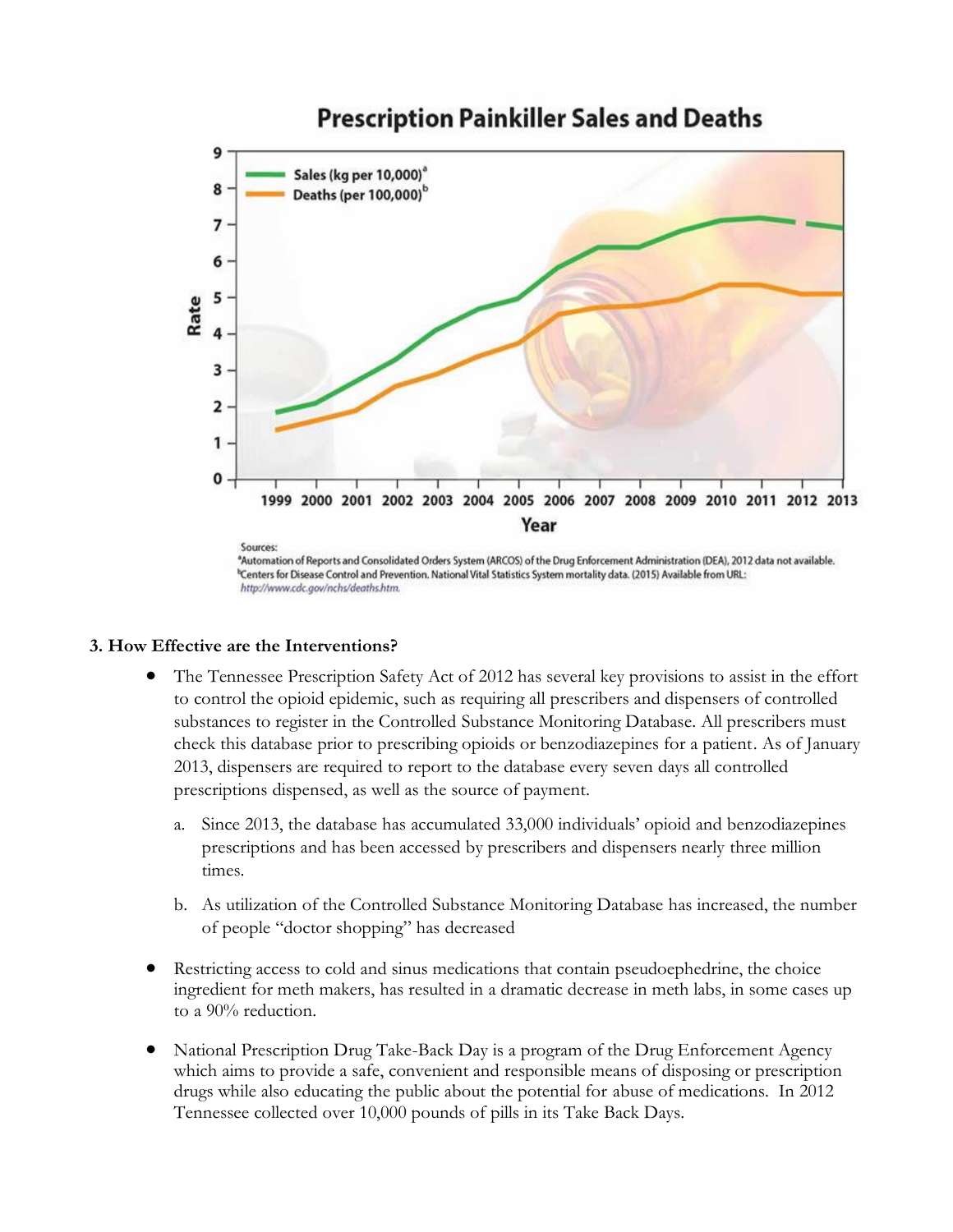- Drug Courts in the past two decades have rapidly expanded, and have demonstrated a 50-75% effectiveness in reducing drug use and crime.
- The Safe Harbor Act of 2013 establishes pregnant women as priority users of available treatment from publicly funded drug addiction treatment providers. There is no data available yet on the effectiveness of this Act.
- Methadone treatment has been shown to increase participation in behavioral therapy and decrease both drug use and criminal behavior. However, individual treatment outcomes depend on the extent and nature of the patient's problems, the appropriateness of treatment and related services used to address those problems, and the quality of interaction between the patient and his or her treatment providers.
- Successful treatment for addiction typically requires continual evaluation and modification as appropriate, similar to the approach taken for other chronic diseases. For example, when a patient is receiving active treatment for hypertension and symptoms decrease, treatment is deemed successful, even though symptoms may recur when treatment is discontinued. For the addicted individual, lapses to drug abuse do not indicate failure—rather, they signify that treatment needs to be reinstated or adjusted, or that alternate treatment is needed.
- Research shows that every dollar spent on substance abuse treatment saves \$4 in healthcare costs and \$7 in law enforcement and other criminal justice costs. On average, substance abuse treatment costs \$1,583 per person and is associated with a cost offset of \$11,487, representing a greater than 7:1 ratio of benefits to costs.

#### **4. How Feasible are the Interventions?**

- Of the 69,100 adults who require treatment services, it is estimated 10,300 or (14.6%) live at or below the poverty level and would be in need of and desire state-funded treatment services.
- Average cost of care in 2012 for an individual receiving treatment services from the Tennessee Department of Mental Health and Substance Abuse Services is \$2,848. Thus, it is estimated that the cost of providing treatment services to the individuals who need it would total \$29,334,400.
	- a. TDMHSAS expenditures for treating people with prescription opioid abuse in FY13: \$16,280,429
	- b. Unmet need amount for individuals with prescription opioid abuse below poverty level: \$29,334,400
	- c. Total cost for DMHSAS to meet the needs of people with opioid addiction in Tennessee: \$45,614,829
- The Health Department provides Neonatal Abstinence Syndrome Education programs throughout the year to the public and to inmates.
- Drug Free Communities (DFC) organizations mobilize communities to prevent youth drug use by creating local data-driven strategies to reduce drug use in the community. Office of National Drug Control Policy works to foster the growth of new coalitions and support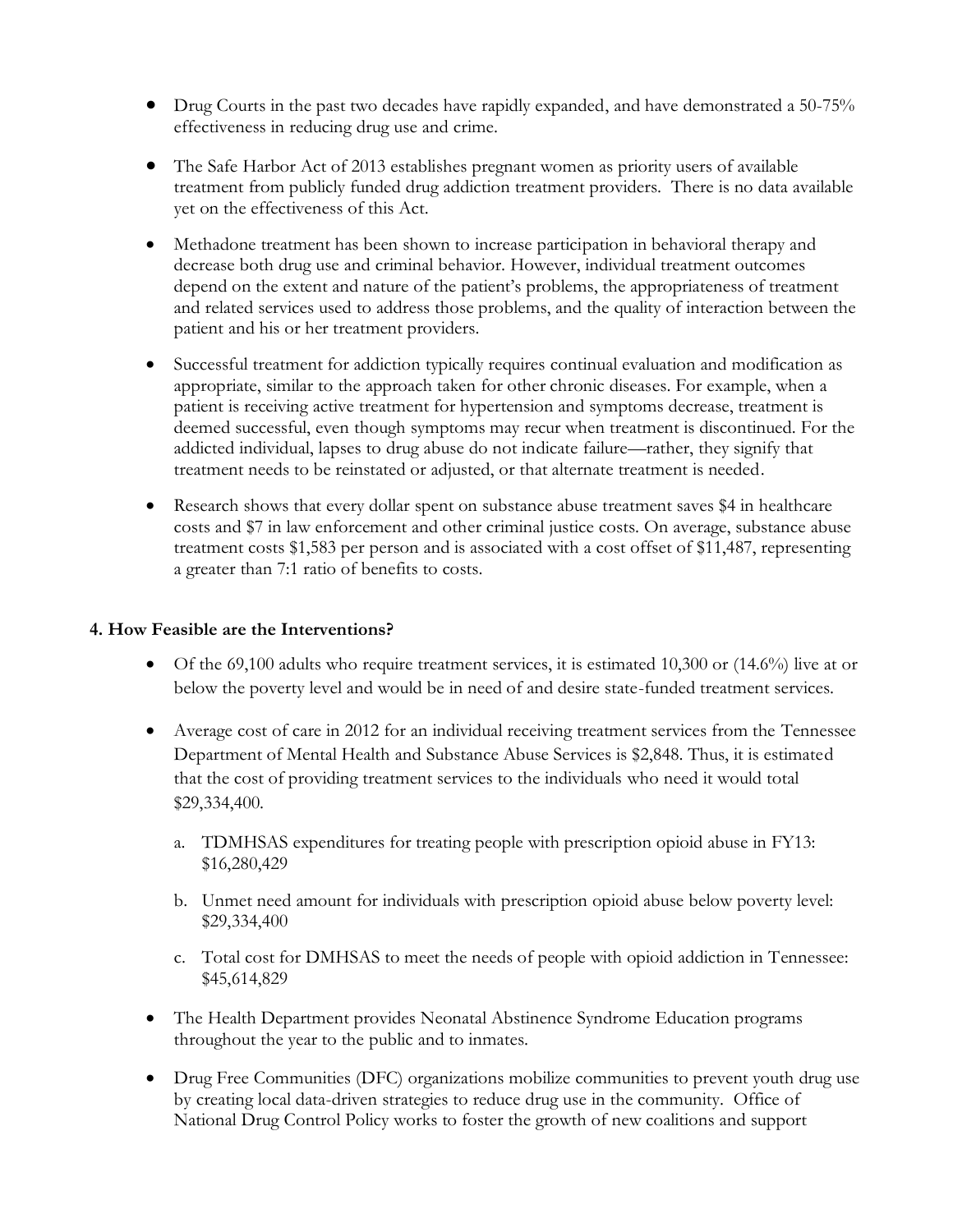existing coalitions through the DFC grants. In FY 2012, Anderson County's Allies for Substance Abuse Prevention received a grant from ONDCP.

- In 2014, only 4% of Tennessee adults in need of addiction treatment (including addiction to alcohol and/or illicit drugs) actually received services.
- Anderson County has a Drug Court to divert eligible offenders into rehabilitation instead of incarceration.
- Anderson County has an anti-drug coalition, Allies for Substance Abuse Prevention
- Treatment centers and programs for substance abuse include Ridgeview's STOP program (Substance abuse Treatment Outpatient Program) and Hope of East Tennessee (located in Oak Ridge). In neighboring Knox County there is Cornerstone of Recovery, Peninsula Substance Abuse Services, and Cherokee Health System.

### **DATA SOURCES**

<https://www.drugwatch.com/2015/07/29/drug-abuse-in-america/>

[https://www.drugabuse.gov/publications/principles-drug-addiction-treatment-research-based-guide-third](https://www.drugabuse.gov/publications/principles-drug-addiction-treatment-research-based-guide-third-edition/principles-effective-treatment)[edition/principles-effective-treatment](https://www.drugabuse.gov/publications/principles-drug-addiction-treatment-research-based-guide-third-edition/principles-effective-treatment)

Prescription for Success – Statewide Strategies to Prevent and Treat the Prescription Drug Abuse Epidemic in Tennessee. A report produced by the Tennessee Department of Mental Health and Substance Abuse Services, Summer 2014.

<http://wkrn.com/2013/04/25/tennessee-ranks-2nd-in-nation-for-prescription-drug-abuse/>

<https://www.tn.gov/news/36210>

[http://www.tennessean.com/story/opinion/contributors/2015/10/12/tennessees-meth-problem-war](http://www.tennessean.com/story/opinion/contributors/2015/10/12/tennessees-meth-problem-war-wages/73824910/)[wages/73824910/](http://www.tennessean.com/story/opinion/contributors/2015/10/12/tennessees-meth-problem-war-wages/73824910/)

[http://www.tn.gov/mental/policy/tdmhsas.data\\_rpt.shtml](http://www.tn.gov/mental/policy/tdmhsas.data_rpt.shtml)

https://www.cdc.gov/drugoverdose/epidemic/

http://www.nadcp.org/learn/facts-and-figures

[https://www.recoveryranch.com/articles/drug-addiction/health-officials-scramble-to-respond-as](https://www.recoveryranch.com/articles/drug-addiction/health-officials-scramble-to-respond-as-prescription-drug-abuse-epidemic-sweeps-through-tennessee/)[prescription-drug-abuse-epidemic-sweeps-through-tennessee/](https://www.recoveryranch.com/articles/drug-addiction/health-officials-scramble-to-respond-as-prescription-drug-abuse-epidemic-sweeps-through-tennessee/)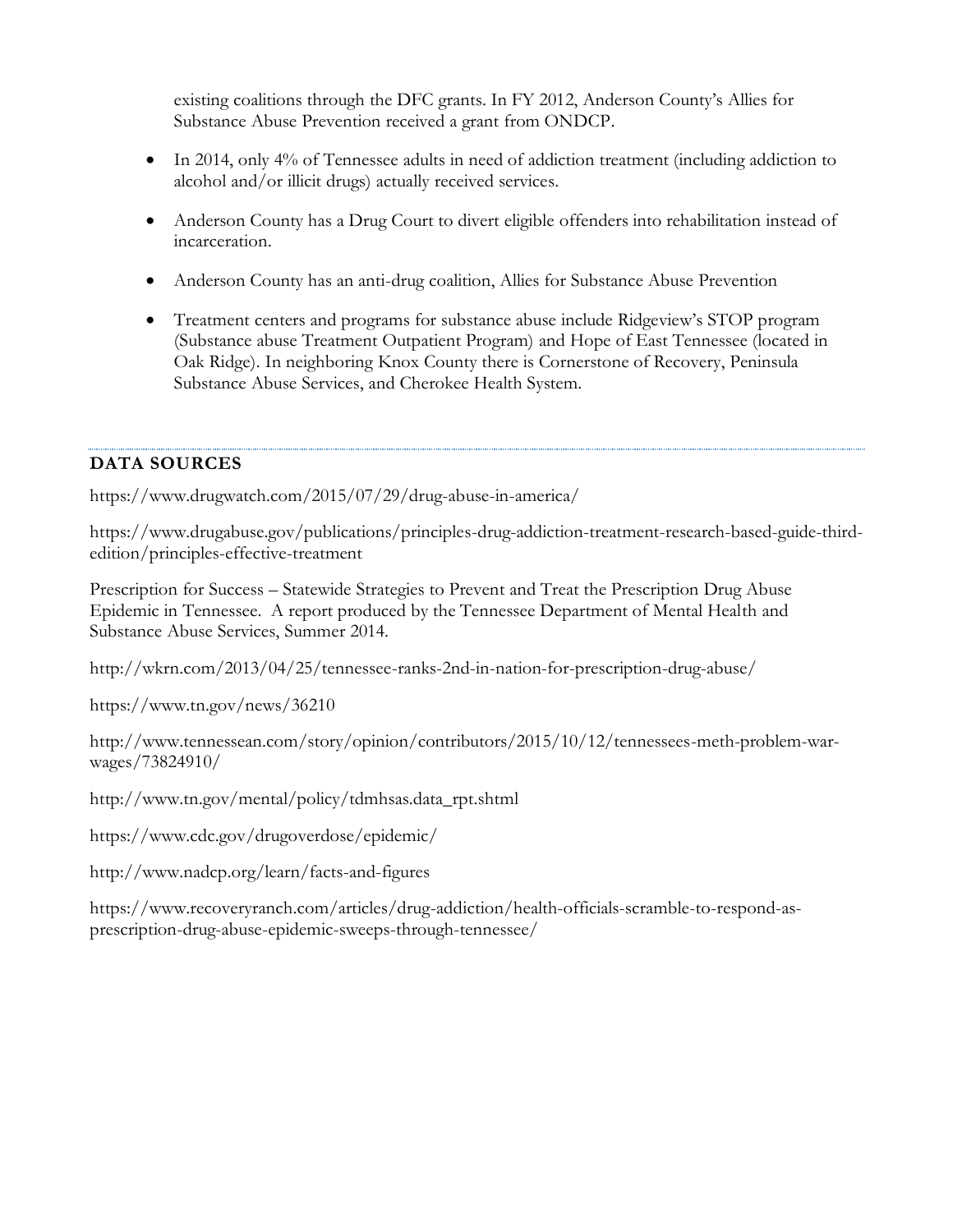# **A REVIEW OF DATA (CONTINUED)**

### **Asthma in the United States, Tennessee and Anderson County**

Asthma is a chronic lung condition that causes inflammation of the airways (breathing tubes). Inflammation means the airways are swollen and produce mucus. During an asthma flare-up, inflammation increases and the muscles around the airways tighten, making them narrower. The swelling, mucus and tightness of the airways makes it difficult to breathe and causes symptoms such as coughing, wheezing, and shortness of breath. Attacks can be mild, moderate, or even life-threatening. <http://health.state.tn.us/mch/asthma.shtml>

Risk factors for developing asthma include allergies, family history of allergies and/or asthma, frequent respiratory infections, second-hand smoke before and after birth, low birth weight, and growing up in a low-income and/or urban environment.



# Current Asthma Prevalence Percents by Age, Sex, and

### **1. How Significant is This Issue?**

- Asthma is more common in males than females and is two times more common in children than adults.
- In 2012, approximately 45% of children in the state were recipients of TennCare. Between 2010-2012, 13.7% of children in Tennessee with TennCare had a diagnosis of asthma. Anderson County compares with the state at 12.6 % of children with TennCare having a diagnosis of asthma.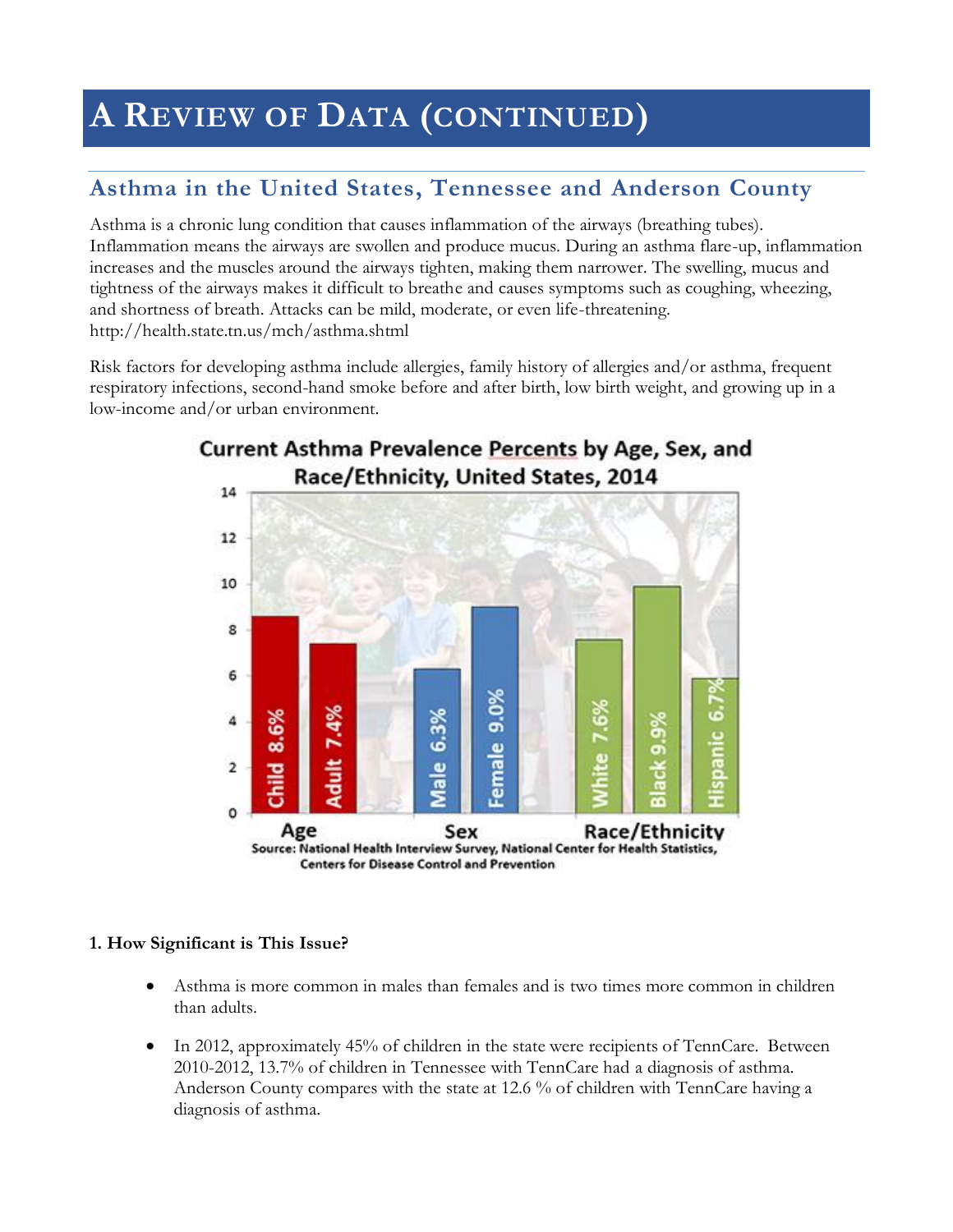- The ethnic distribution for cases of asthma among TennCare recipients in 2012 were as follows: 56.7% white, 30.0 % black, 8.4% Hispanic, and 4.9% other.
- Instances of asthma are higher in homes where individuals smoke. The percentage of children who lived in homes where someone used tobacco in Tennessee was 8.6 % higher than the national average of 24.1%.
- In 2012, 16.3% of Tennessee mothers smoked during pregnancy. Among children with TennCare, 47.3% were reported to live with a smoker versus 21% of children with private insurance.
- In 2015 the Asthma and Allergy Foundation of America identified the most challenging places to live with asthma. Memphis Tennessee ranked (1) worst and Knoxville ranked number 7 out of 100 metro areas in the United States.

### **2. How Serious is This Issue?**

- In the last decade, the instance of asthma has increased by **15%.**
- Tennessee is ranked  $3<sup>rd</sup>$  in the nation for instances of asthma.
- Americans spend approximately \$5 billion annually on prescription medications related to asthma.
- The instance of asthma among Tennessee children ages 0-17 years increased 21% between 2007 and 2012. Currently, the percentage of Tennessee children with asthma is 15.8%.
- Asthma is estimated to be responsible for 479,300 hospitalizations, 1.9 million emergency department visits, and 9 million doctor's office visits yearly. Asthma is also estimated to be responsible for 10 million missed days of school and 14 million missed days of work.
- Individuals suffering from asthma have anxiety and emotional disturbance related to the quality of life experienced when asthma symptoms are poorly managed.
- Anderson County is in the top third in the state for the hospitalization rate for asthma in (116) per 100,000). Emergency Department visits are ranked 819 per 100,000. The high rate of emergency department visits indicates individuals have poorly controlled conditions.
- The 2014 state health care assessment related to asthma estimates health care costs related to asthma in Anderson County as follows: Inpatient Charges \$10,159 per visit; Outpatient Charges \$1,036 per visit. Per visit charges for both inpatient and outpatient hospitalization increased over 100% between 2009 and 2012.
- Emergency Department visits per 100,000 were 573 female patients, 1,054 male patients, 2,293 black patients and 735 white patients.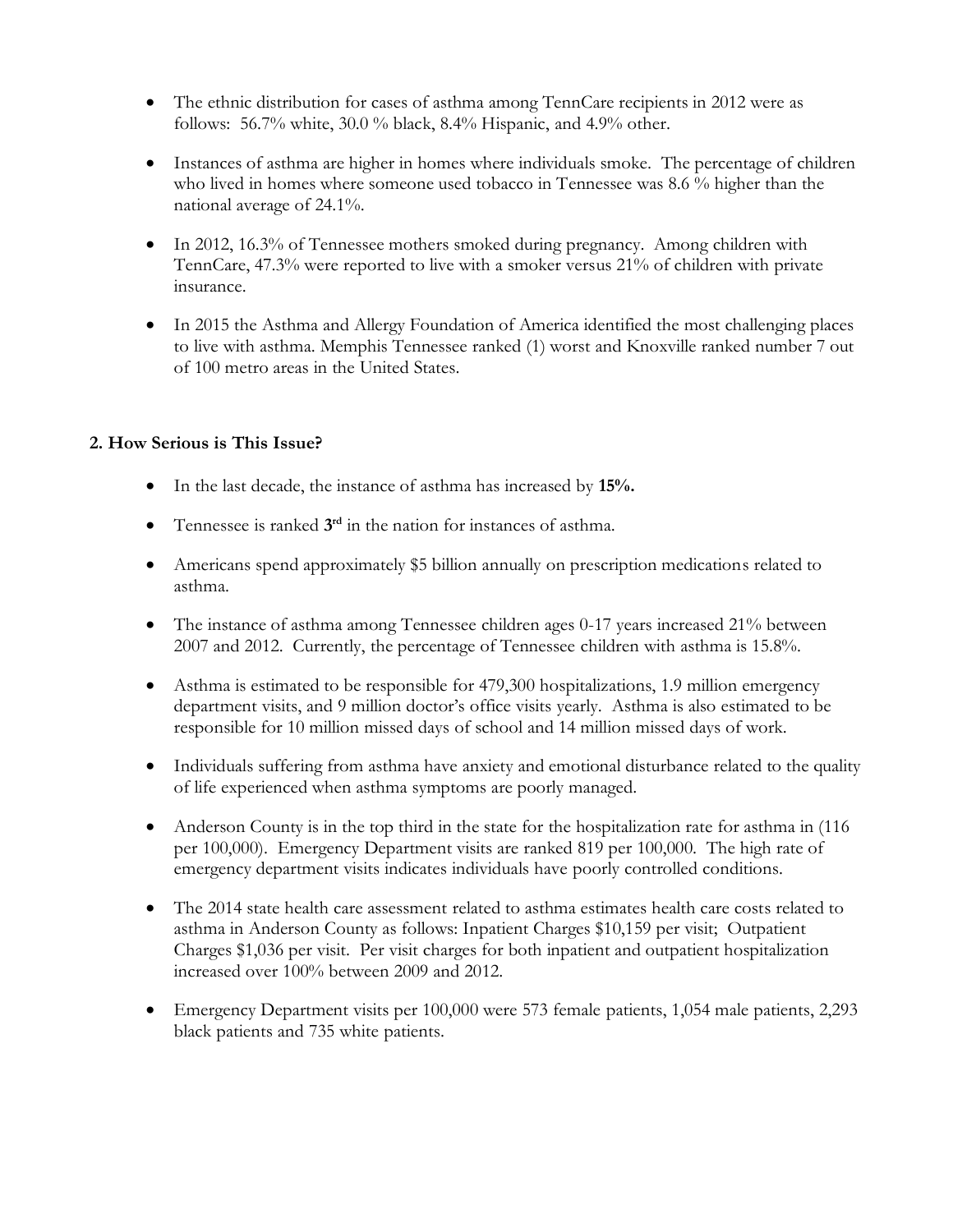### **3. How Effective are Interventions?**

- The instance of asthma has increased to 11.5% as of the 2014 state report on asthma.
- Prevention of the disease through an elimination of secondhand smoking and pollution is progressing.

### **4. How Feasible are Interventions?**

- Tennessee Department of Education updates its yearly Asthma Action Plan for students in public schools.
- State and local governments have strictly enforced the Tennessee Non-Smokers Protection Act which protects the rights of non-smokers in public establishments.
- Local health departments, hospitals, and insurance companies have smoking cessation classes available to the public.
- Anderson County Health Department received additional funding (\$64,600) in 2014 from the Tennessee Tobacco Settlement Program to combat increases in tobacco use.
- Websites for The Centers for Disease Control (CDC) as well as Tennessee Department of Health offer a wealth of educational information (video and written) for the public and professionals related to asthma as well as the health risk of tobacco use.

### DATA SOURCES

[http://www.cdc.gov](http://www.cdc.gov/)

[http://health.state.tn.us](http://health.state.tn.us/)

[https://health.state.tn.us/statistics/PdfFiles/Childhood%20Asthma%20in%20Tennessee%202003-](https://health.state.tn.us/statistics/PdfFiles/Childhood%20Asthma%20in%20Tennessee%202003-2012.pdf) [2012.pdf](https://health.state.tn.us/statistics/PdfFiles/Childhood%20Asthma%20in%20Tennessee%202003-2012.pdf)

<http://health.state.tn.us/mch/asthma.shtml#3>

[http://www.healthdata.org/sites/default/files/files/county\\_profiles/US/County\\_Report\\_Anderson\\_Cou](http://www.healthdata.org/sites/default/files/files/county_profiles/US/County_Report_Anderson_County_Tennessee.pdf) [nty\\_Tennessee.pdf](http://www.healthdata.org/sites/default/files/files/county_profiles/US/County_Report_Anderson_County_Tennessee.pdf)

<http://oakridgetoday.com/tag/tennessee-department-of-health/>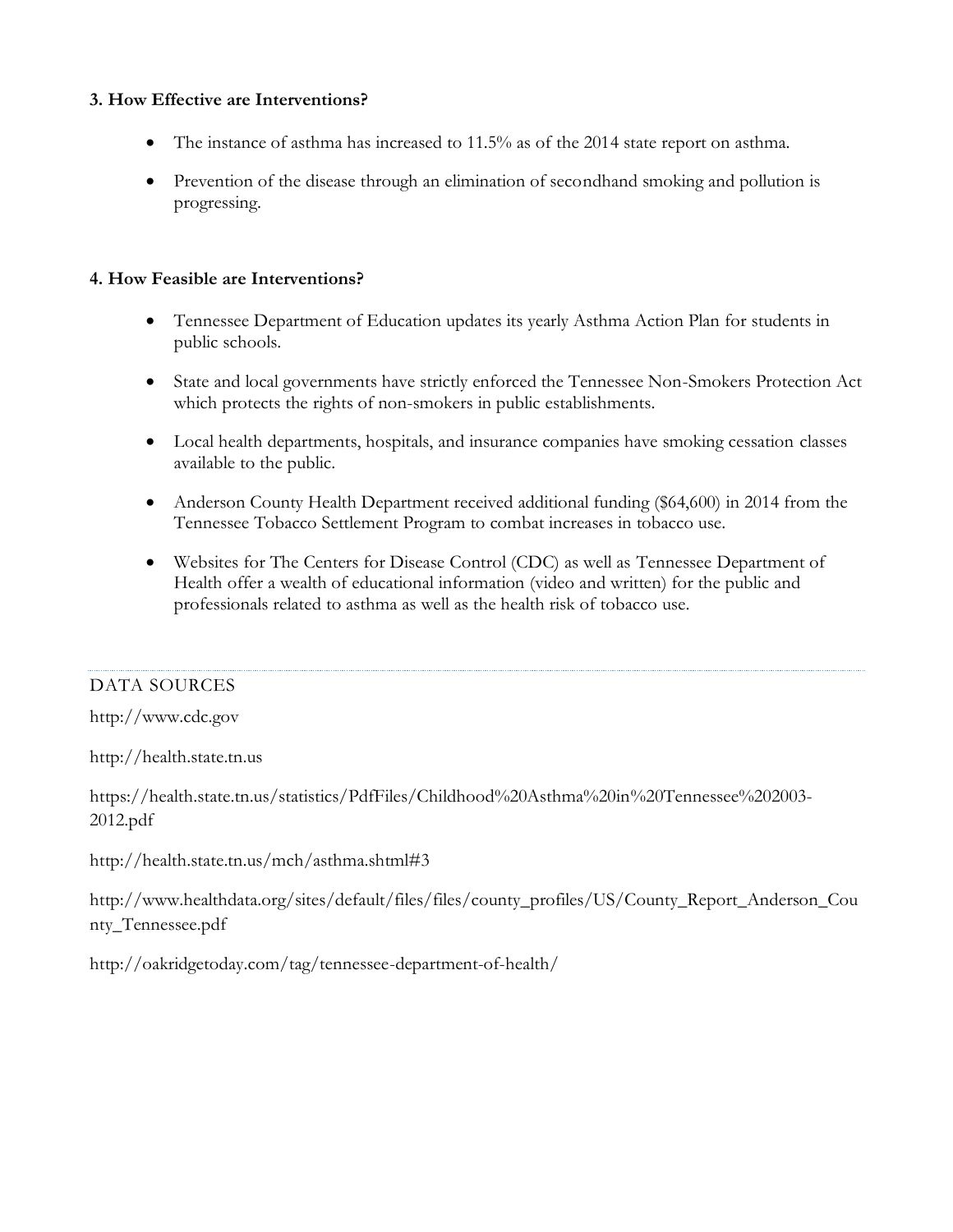# **A REVIEW OF DATA (CONTINUED)**

### **Obesity in the United States, Tennessee and Anderson County**

More people are overweight today than ever before. In fact, almost 70 percent of Americans age 20 and older are overweight. Of those, about one third are considered obese. "Overweight" and "obese" are both terms for having more body fat than what is considered healthy. Both are used to identify people who are at risk for health problems from having too much body fat. However, the term "obese" generally means a much higher amount of body fat than "overweight." The difference between overweight and obesity is based upon one's Body Mass Index (BMI). BMI is calculated from height and weight measurements. A BMI between 25 and 29.9 is considered overweight while a BMI of 30 or more is considered obese.

According to the most recent data, rates of obesity now exceed 35 percent in three states (Arkansas, West Virginia and Mississippi), 22 states have rates above 30 percent, 45 states are above 25 percent, and every state is above 20 percent. Arkansas has the highest adult obesity rate at 35.9 percent, while Colorado has the lowest at 21.3 percent. The data show that 23 of 25 states with the highest rates of obesity are in the South and Midwest.



#### **1. How Significant is This Issue?**

- According to *The State of Obesity: Better Policies for a Healthier America 2015,* Tennessee has the **14th highest** adult obesity rate in the nation. Tennessee's adult obesity rate is currently at **31.2%,** up from **20.9%** in 2000 and from **11%** in 1990.
- Anderson County in 2016 has a 33**%** adult obesity rate. The obesity rate at the time of the 2013 community health assessment was 31%.
- **Adults 31.2% High Schoolers** 16.9% **0-17 yr olds** 20.5% **Low Income 2- 4s** 14.2%
- Individuals with lower income and/or education levels are disproportionately more likely to be obese. More than 33 percent of adults who earn less than \$15,000 per year are obese, compared with 24.6 percent of those who earned at least \$50,000 per year.

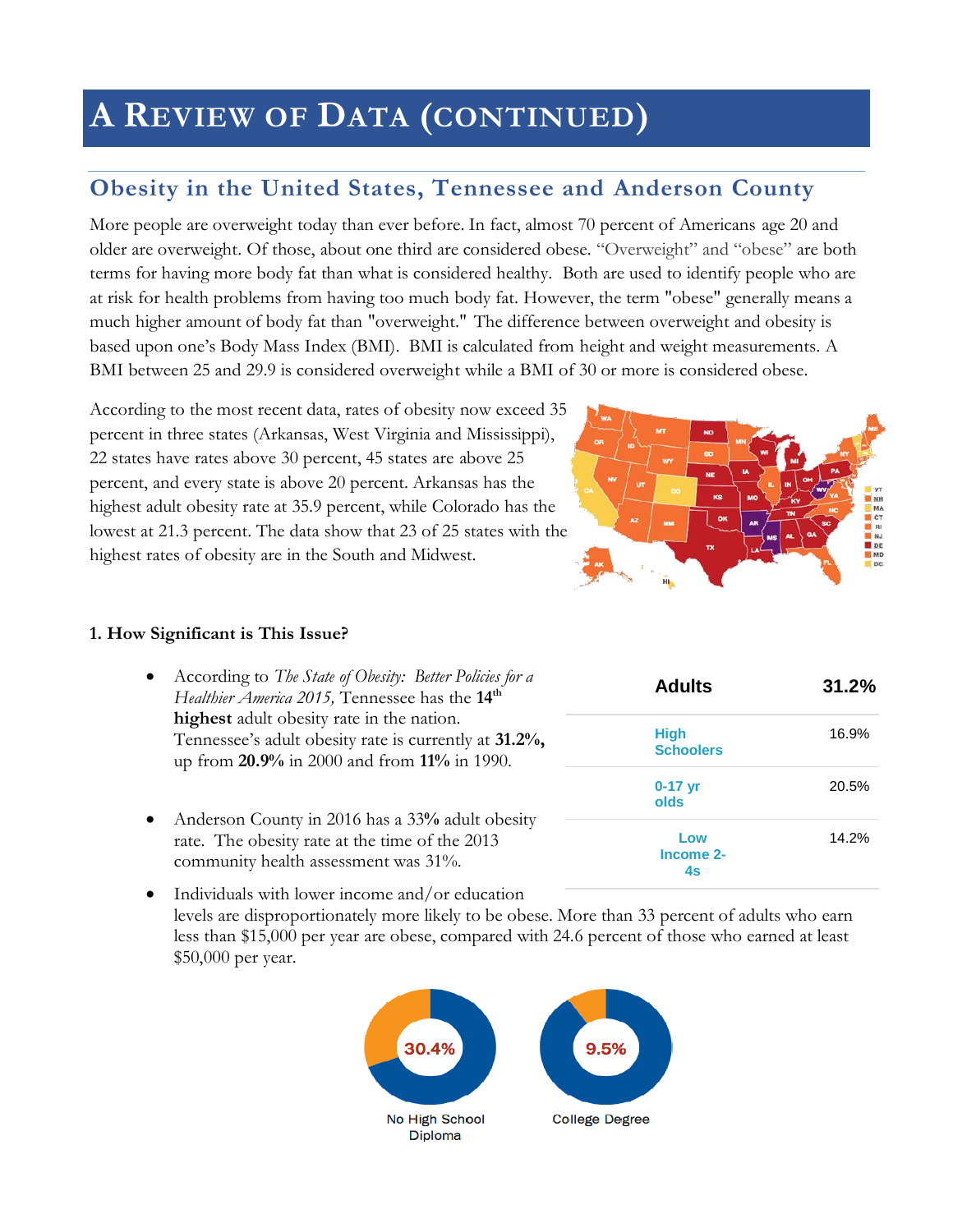- Approximately 214,000 of 607,000 Tennessee children ages 10-17 years (35.3%) are considered overweight or obese according to BMI recommendations for specific ages.
- More than one in three (34.8%) white non-Hispanic children in Tennessee are overweight or obese, ranking the state 49th for this race subgroup, ahead of only West Virginia and Kentucky.

### **2. How Serious is This Issue?**

- Obesity is one of the biggest drivers of preventable chronic diseases and healthcare cost in the United States. Currently, estimates for these costs range from \$147 billion to nearly \$210 billion per year. Additionally, obesity is associated with job absenteeism, lower productivity while at work, and costing approximately \$4.3 billion annually (\$506 per obese worker per year. As a person's BMI increases, so do the number of sick days, medical claims and healthcare cost. For instance:
- Obese adults spend 42% more on direct healthcare cost than adults who are a healthy weight.
- Per capita healthcare cost for severely or morbidly obese adults (BMI>40) are 81% higher than for healthy weight adults.
- Weight-loss programs were a \$2.5 billion-per-year business in 2014, and the industry is expected to grow.
- Moderately obese (BMI between 30 and 35) individuals are more than twice as likely as health weight individuals to be prescribed prescription pharmaceuticals to manage medical conditions.
- Individuals who are obese are more likely to have comorbid/chronic disease such as heart disease, hypertension, cancer and diabetes, which lead to decreased quality of life and early mortality.
- Cost for patients presenting at the emergency rooms with chest pain are 41% higher for severely obese patients, 28% higher for obese patients and 22% higher for overweight patients than for healthy weight patients.

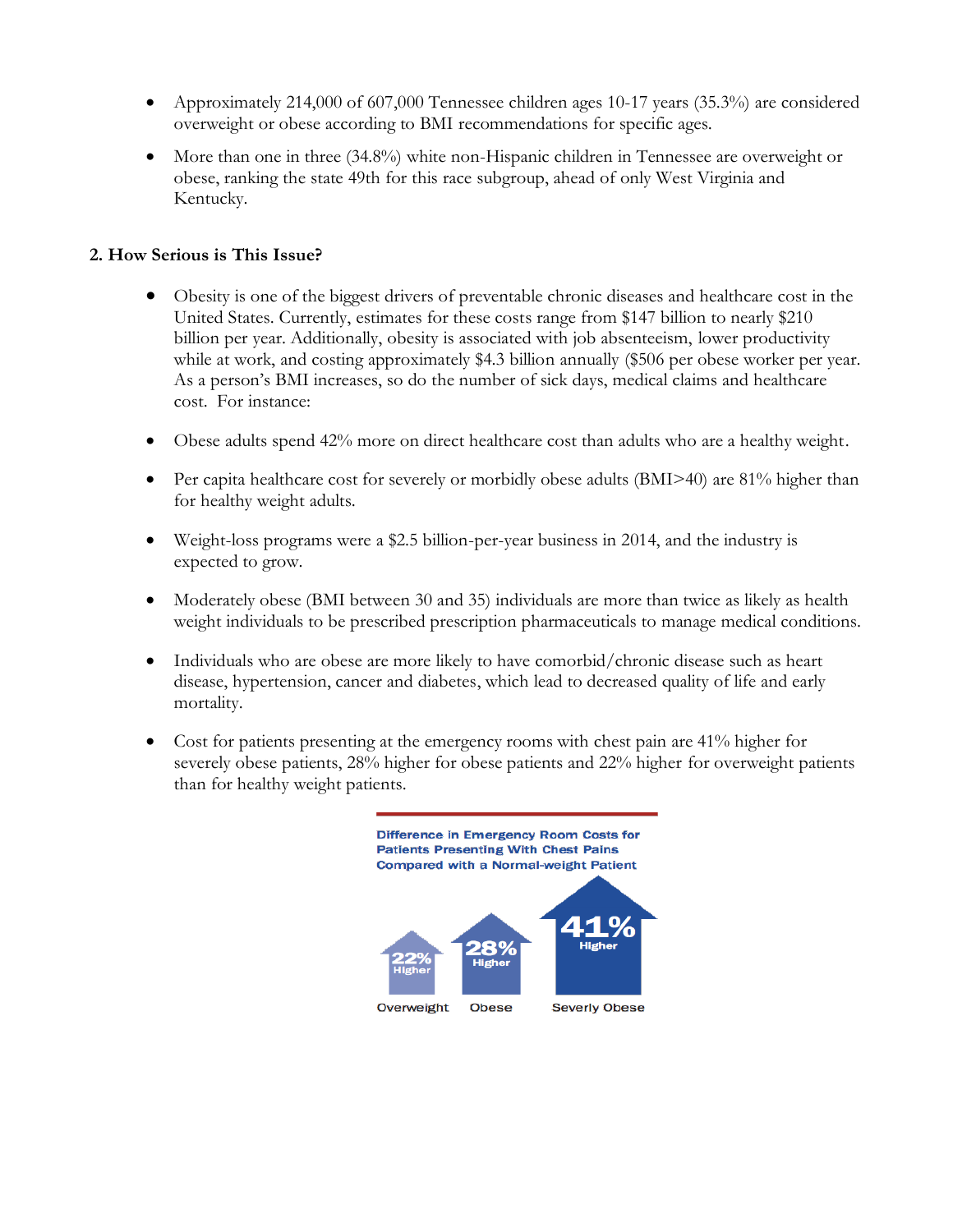#### **3. How Effective are Interventions?**

- Of thousands of weight-loss studies reviewed, Johns Hopkins researchers found only a few dozen are scientifically rigorous and reliable enough to be used in decision-making.
- In the few commercial programs tested in gold-standard trials lasting 12 months or longer, participants achieved modest, sustained weight loss.
- Based on their analysis of the studies, the researchers found Jenny Craig and Weight Watchers were backed by clinical trials that lasted 12 months or longer and showed program participants had a greater weight loss than nonparticipants.
- Nutri-System also produced more weight loss at three months than counseling or education alone, but the authors were unable to find any long-term trials of that program.
- Participants in the very-low-calorie meal replacement programs lost more weight than nonparticipants in trials lasting from four to six months. But the authors found only one longterm study, which showed no benefit from such a program at 12 months. The authors noted that very-low-calorie programs also carry higher risks of complications, such as gallstones.

### **4. How Feasible are Interventions?**

- Of all the chronic conditions affecting a community, obesity is hard to miss. Those dealing with a weight problem are very aware of their limitations and most would like to reduce their weight to a healthy level.
- Although there are no bariatric providers offering weight loss services in Anderson County, the service is provided in the Covenant Health system, about an hour away.
- Federal matching funds provided by the Affordable Care Act make obesity screening and counseling available to people covered by federal health insurance exchanges and some Medicaid recipients.
- The Health Department offers a Healthy Eating/Be Active course that features six bi-weekly classes taught year round promoting physical activity, healthy cooking and food choices, and other healthy lifestyle behaviors.
- There are two Weight Watcher locations in Anderson County and a dozen other weight loss clinics using a variety of weight loss methods and products.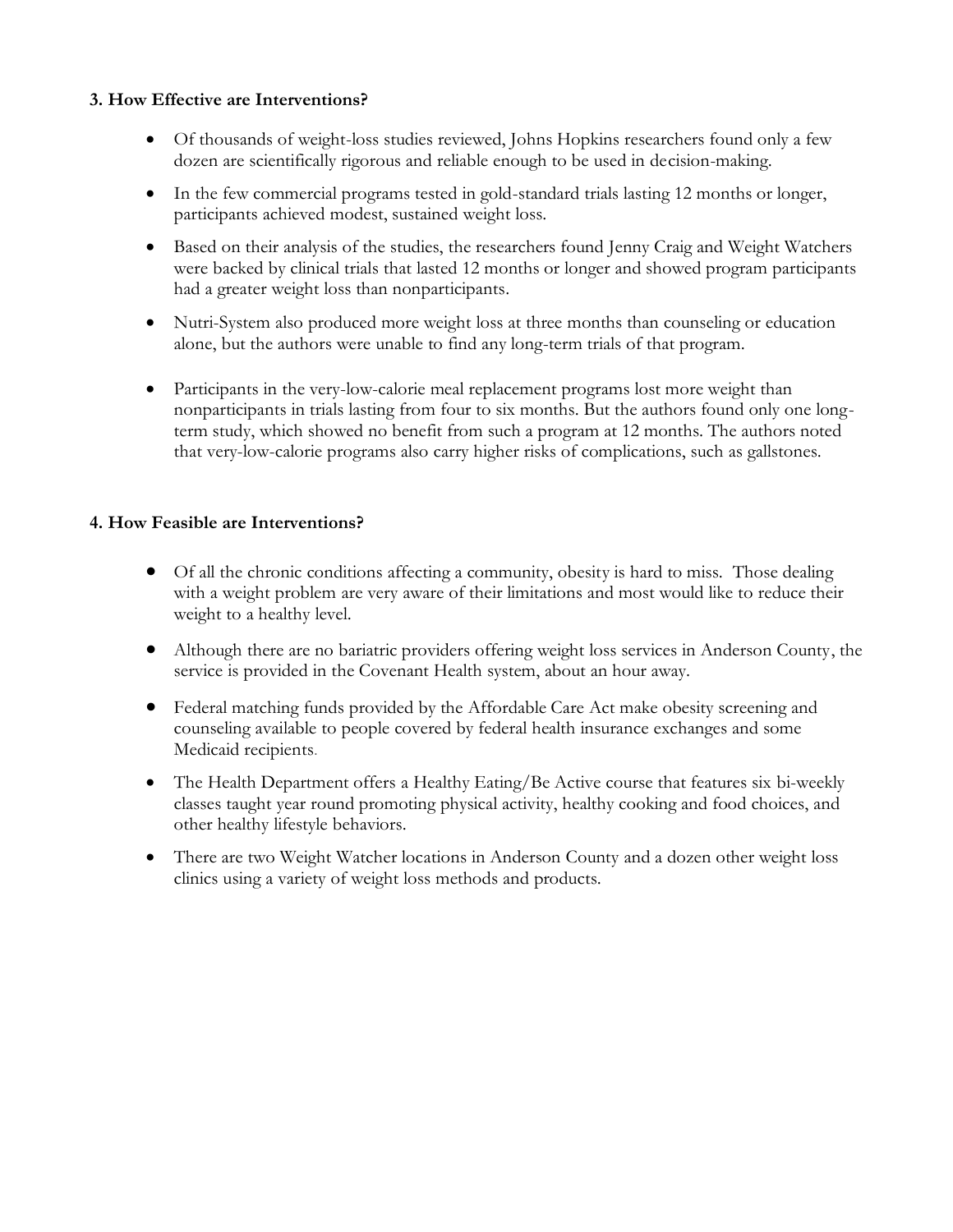### DATA SOURCES

*[The State of Obesity: Better Policies for a Healthier America](http://stateofobesity.org/)*, a report from the Trust for America's Health (TFAH) and the Robert Wood Johnson Foundation (RWJF). <http://tfah.org/reports/stateofobesity2015/release.php?stateid=TN>

The Healthcare Costs of Obesity, A project of the Trust for America's Health and the Robert Wood Johnson Foundation. http://stateofobesity.org/healthcare-costs-obesity/

Tennessee State Obesity Data, Rates and Trends,<http://stateofobesity.org/states/tn/>

John Hopkins Medicine,

[http://www.hopkinsmedicine.org/news/media/releases/few\\_commercial\\_weight\\_loss\\_programs\\_show\\_r](http://www.hopkinsmedicine.org/news/media/releases/few_commercial_weight_loss_programs_show_reliable_evidence_of_effectiveness_johns_hopkins_reports) [eliable\\_evidence\\_of\\_effectiveness\\_johns\\_hopkins\\_reports](http://www.hopkinsmedicine.org/news/media/releases/few_commercial_weight_loss_programs_show_reliable_evidence_of_effectiveness_johns_hopkins_reports)

Childhood Obesity Action Network, [www.nichg.org/obesityaction](http://www.nichg.org/obesityaction) networ[k](http://stateofobesity.org/rates/) County Health Rankings and Roadmaps, http://www.countyhealthrankings.org/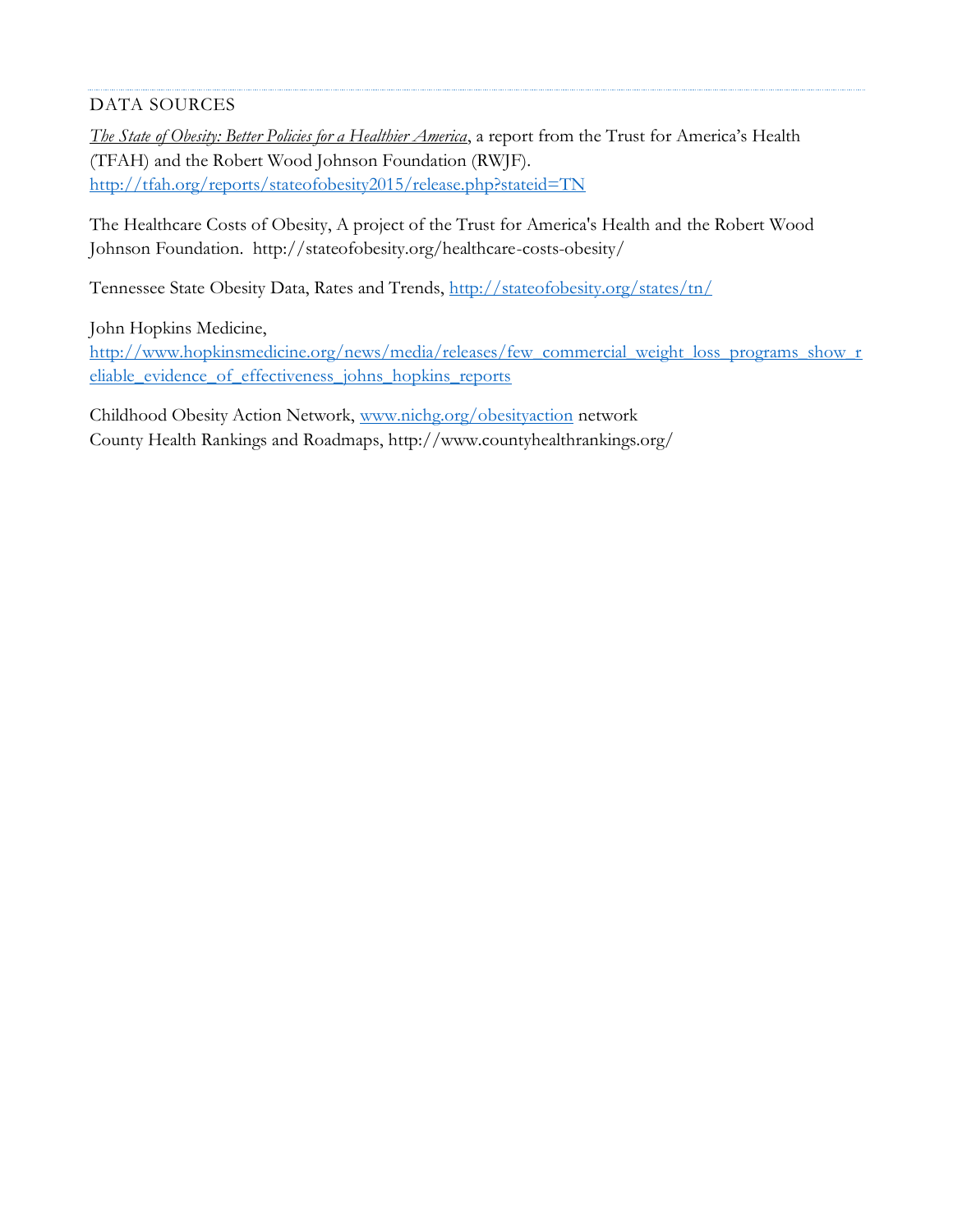# **A REVIEW OF DATA (CONTINUED)**

### **Mental Health in the United States, Tennessee and in Anderson County**

Mental illnesses are common in the United States. Adult mental illness can range in impact from no or mild impairment to significantly disabling impairment. Serious mental illness (SMI) is defined as a mental disorder with serious functional impairment which substantially interferes with or limits one or more major life activities. In 2014, there were an estimated 43.6 million adults aged 18 or older in the United States with mental illness in the past year. This number represented 18.1% of all U.S. adults. Mental disorders are also common among children in the United States, and can be particularly difficult for the children themselves and their caregivers. While mental disorders are widespread, the main burden of illness is concentrated among those suffering from a seriously debilitating mental illness. Just over 20 percent (or 1 in 5) children, either currently or at some point during their life, have had a seriously debilitating mental disorder.



#### **1. How Significant is This Issue?**

- Of Tennessee's approximately 6.2 million residents, close to 246,000 adults live with serious mental illness and about 66,000 children live with serious mental health conditions.
- Nationally, we lose one life to suicide every 15.8 minutes. Suicide is the  $11<sup>th</sup>$  leading cause of death overall and is the third leading cause of death among youth and young adults aged 15-24.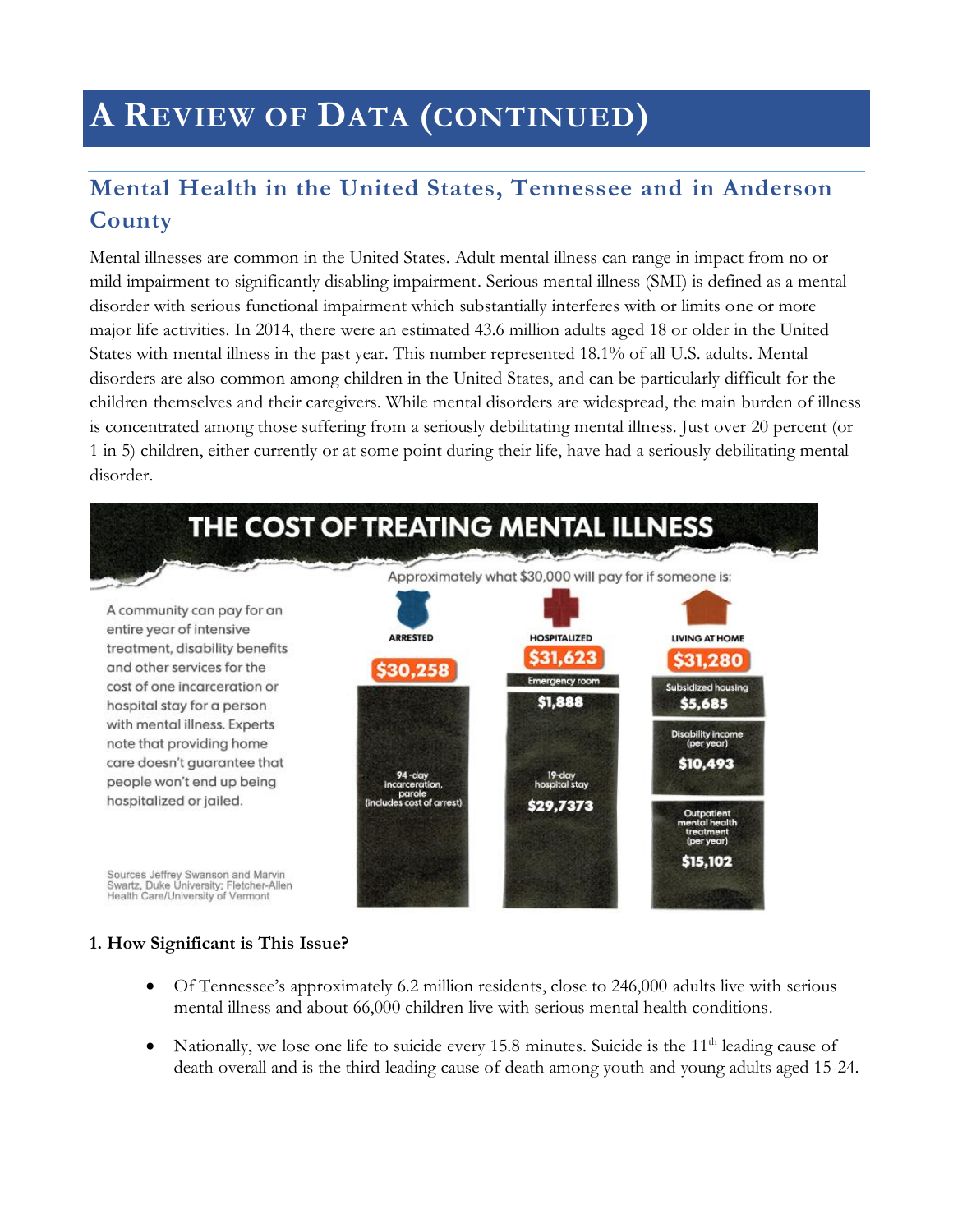- In 2016 the ratio of residents per mental health provider in Anderson County is 1,061:1. For the state of Tennessee in 2016 the ratio of residents per mental health provider is 750:1.
- During the 2006-07 school year, approximately 27 percent of Tennessee students aged 14 and older living with serious mental health conditions that receive special education services dropped out of high school.
- Studies over the last 20 years indicate a close interaction between factors associated with poverty and mental health disorders. Common mental health disorders are about twice as frequent among the poor.
- Best evidence indicates that the relationship between mental ill-health and poverty is cyclical. Poverty increases the risk of mental disorders and having a mental disorder increases the likelihood of descending into poverty.
- Mental health is also co-morbid with other health problems, including both infectious and chronic diseases, and must therefore be addressed in order to achieve optimal health outcomes and to meet developmental goals.
- Criminal justice issues among individuals with mental health and substance use conditions are a growing problem. After the wide deinstitutionalization of state hospitals, jails and prisons have seen an increase in the number and percentage of individuals with mental health and substance use conditions who come through their doors.
- Mental health conditions are the No. 1 health-related reason for lost productivity at work and No. 2 for absenteeism, according to a recent survey of large companies by the nonprofit Institute of Health and Productivity Management (IHPM).

### **2. How Serious is This Issue?**

- Tennessee ranked among the bottom 10 states for children who have been diagnosed by a doctor with autism, developmental delays, depression, anxiety, ADD/ADHD, or behavioral / conduct problems during 2011-2012.
- In 2013, Tennessee ranked among the states with a high prevalence of adults (18+) who are limited in any activities because of physical, mental or emotional problems (bottom 10 states).
- Tennessee has a high prevalence of adults  $(26+)$  with any mental illness in the last year, scoring on the bottom 10 states during the past five years.
- Tennessee decreased its rank for young adults (18-25) with a major depressive disorder and thoughts of suicide during the past year. In the previous year (2011-2012) Tennessee ranked among the top ten states with lower prevalence; in 2012-2013 it ranked in the middle 30 states.
- Region 2 had the highest percentage of adults 18+ and 26+ who had serious thoughts of suicide in the past year. (Anderson County is located in Region 2).
- The percentage of adults  $(18+)$  in Region 2 who had any mental illness in the past year was 20.9%. The percentage of adults in Region 2 with a serious mental illness in the past year 4.4%.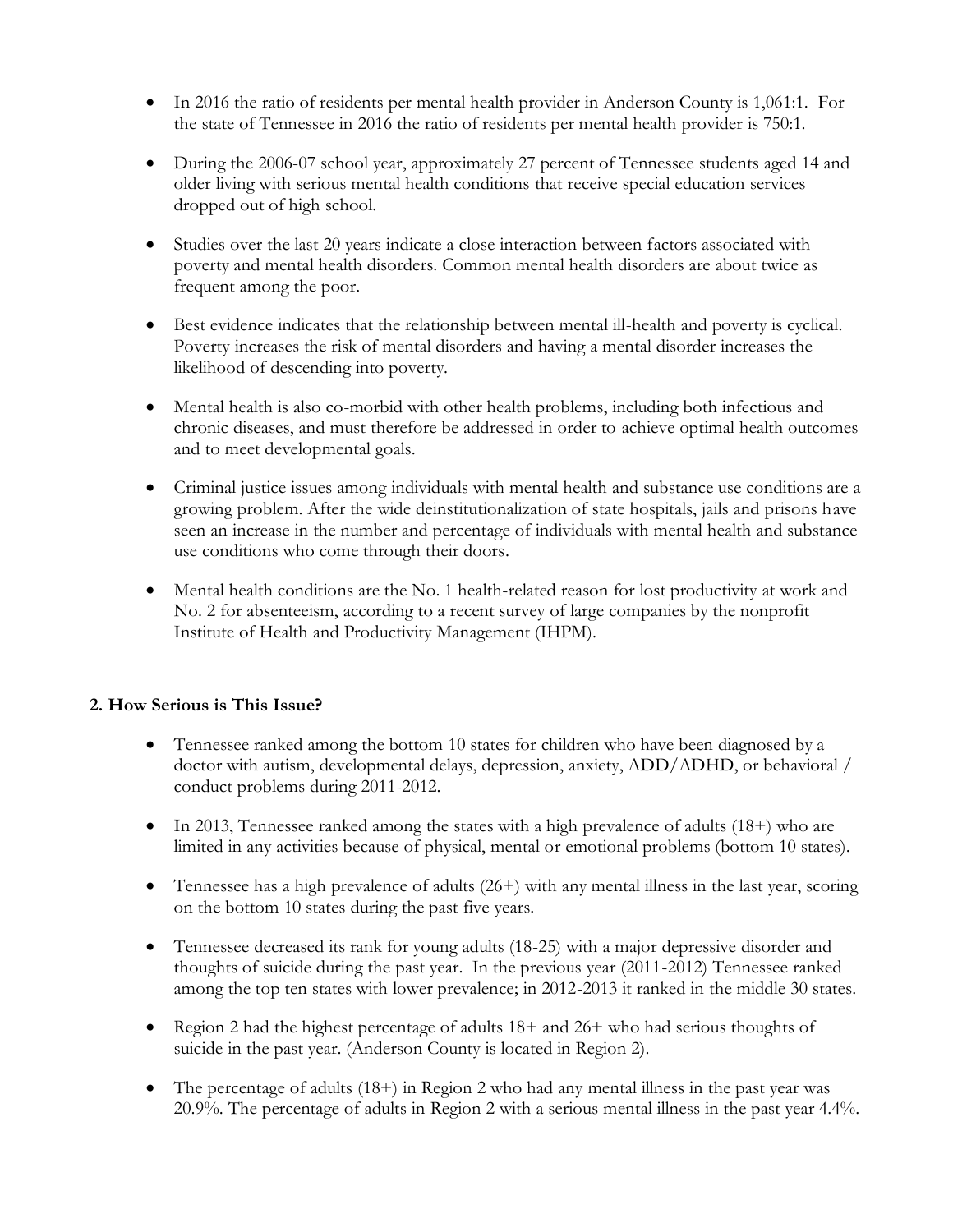- From July 1, 2013, to June 30, 2014, adult mobile crisis service providers received and answered over 105,000 calls by telephone statewide. During the same period, Mobile Crisis conducted nearly 70,000 face-to-face assessments. Of the face-to-face assessments, 25% were conducted in a crisis walk-in triage center, 37% in an emergency room, 14% in a medical facility other than an emergency department and 4% were seen at their place of residence. Many other assessments were conducted in various locations that include but are not limited to jails or detention facilities, schools and universities and nursing homes.
- Over 31% of assessments conducted by adult mobile crisis services consisted of Tennessee's uninsured population, with 11% of the total uninsured population being individuals enrolled in the Behavioral Health Safety Net (BHSN of TN) program. Approximately 60% of individuals assessed by mobile crisis services were referred for community-based mental health and/or alcohol and drug services as an appropriate alternative to hospitalization.
- In 2013, over 1000 Tennesseans died by suicide. Suicide is almost always the result of untreated or under-treated mental illness.
- In 2013, death by suicide exceeded death by motor vehicle accident.
- In 2013, Anderson County had 19 deaths recorded by suicide.
- Recent (Cerel, 2015) research-based estimates suggest that for each death by suicide 147 people are exposed (6.3 million annually), and among those, 18 experience a major life disruption as loss survivors. (Earlier, non-research based estimates were 6 survivors). If each suicide has devastating effects and intimately affects 18 other people, there are over 750,000 loss survivors a year. Based on the 838,373 suicides from 1990 through 2014, therefore, the number of survivors of suicide loss in the U.S. is 15.09 million (1 of every 21 Americans in 2014); the number grew by 769,914 in 2014.
- If there is a suicide every 12.3 minutes, then there are 18 new loss survivors every 12.3 minutes as well.

### **3. How Effective are Interventions?**

- Supportive community networks help to protect against the adverse effects of illness and poverty but for people with mental health needs, support systems often disintegrate as the stigma and discrimination leads to marginalization and social exclusion, and human rights violations.
- The Tennessee Suicide Prevention Network (TSPN) is the statewide public-private organization responsible for implementing the Tennessee Strategy for Suicide Prevention as defined by the 2001 National Strategy for Suicide Prevention.
- The Tennessee Association of Mental Health Organizations (TAMHO) is a statewide trade association representing Community Mental Health Centers (CMHCs) and other nonprofit corporations that provide behavioral health services. These organizations have historically met the needs of mentally ill and chemically dependent citizens of Tennessee from all age groups and socioeconomic levels. The TAMHO member organizations have been the virtual cornerstone of the community-based behavioral health system throughout the state since the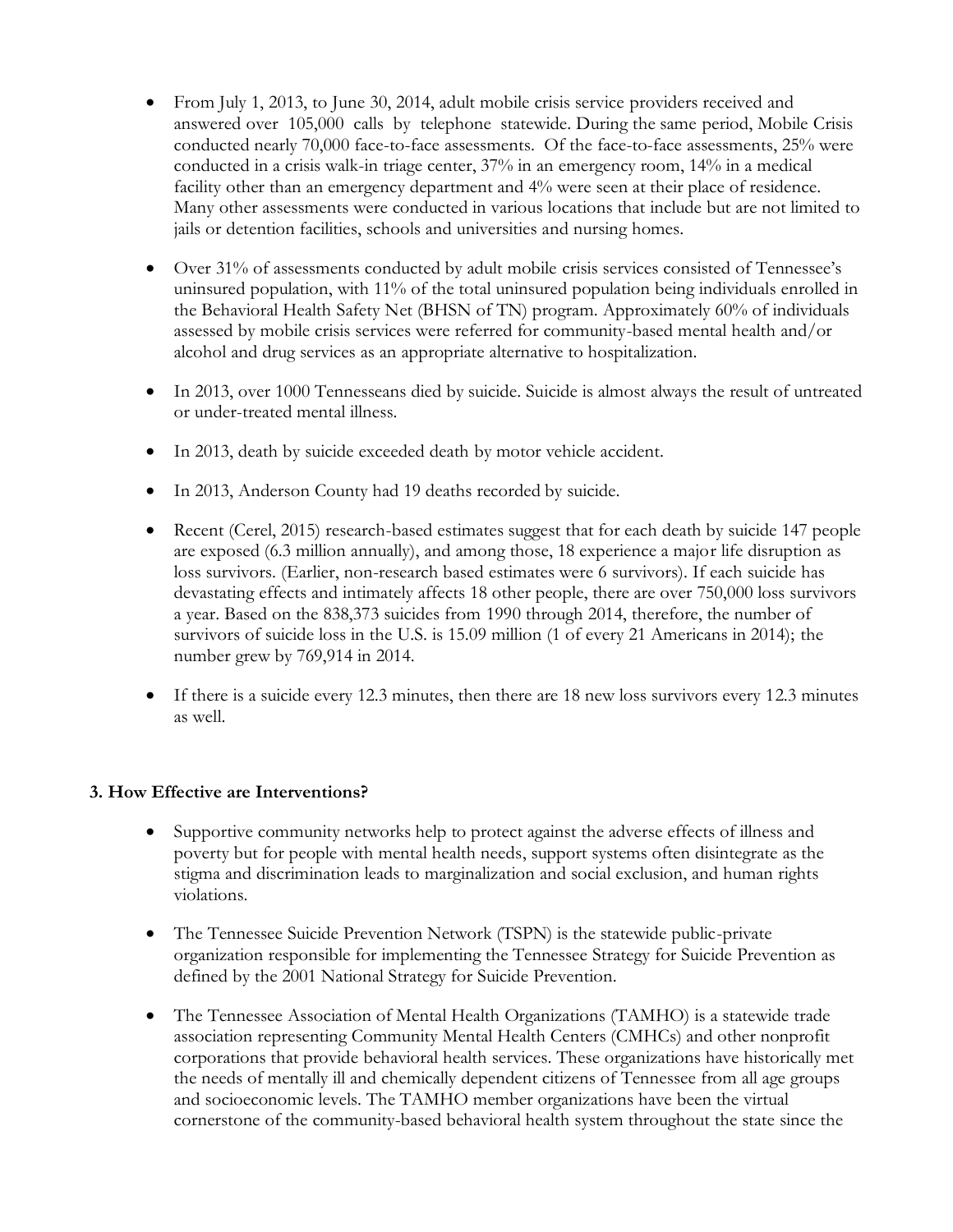1950s and today serve as the primary provider network for the TennCare Program, Tennessee's Medicaid waiver program.

- The Tennessee Association of Mental Health Organizations (TAMHO) is a statewide trade association representing Community Mental Health Centers and other non-profit corporations that provide behavioral health services. These organizations meet the needs of Tennessee citizens of all ages who have mental illness and/or an addiction disorder. The TAMHO member organizations have been the virtual cornerstone of the Tennessee community-based behavioral health system since the 1950s and continue today as the primary provider network for community-based care in Tennessee (composed of 20 member organizations).
- A needs assessment is conducted annually by the TDMHSAS Regional Councils to assist the Department with planning for resource allocation. Data are provided to the Regional Councils to assist members with identifying and prioritizing needs. Prioritized needs are shared with staff to inform the development of strategies for the Three-Year Plan. Current goals are:
- Tennesseans understand that behavioral health is essential to overall health.
- Services are service recipient, family-driven, and youth-guided.
- Disparities in services are eliminated.
- Early screening, assessment, and referral to services are common practice.
- Excellent services are delivered.
- Technology is used to access services and information.
- Better Attitudes and Skills in Children (B.A.S.I.C.) program serves 43 elementary schools across Tennessee. The focus of this program is to promote mental health in children in Kindergarten through 3rd Grade, and to identify and refer to mental health services children atrisk of serious emotional disturbance (SED). The B.A.S.I.C. staff provides mental health education through direct classroom work with children, teacher consultation, and work to enhance the school climate in ways which address risk factors for children. Funding limitations limit the feasibility of this intervention.
- During FY2014, TDMHSAS implemented a new statewide laptop telehealth system allowing Regional Mental Health Institute (RMHI) admission evaluations to occur prior to the longdistance transport of an individual to a psychiatric hospital.

#### **4. How Feasible are Interventions?**

- The Department's customer-focused government goals included: actively work with regional mental health institute leadership continuing efforts to improve outcomes for patient care while containing costs, maintain and improve community mental health and substance abuse services and provide effective education and prevention services.
- Anderson County has several organizations providing mental health services including Peninsula Behavioral Health, Ridgeview Behavioral Health Services, Helen Ross McNabb and Cherokee Health Systems.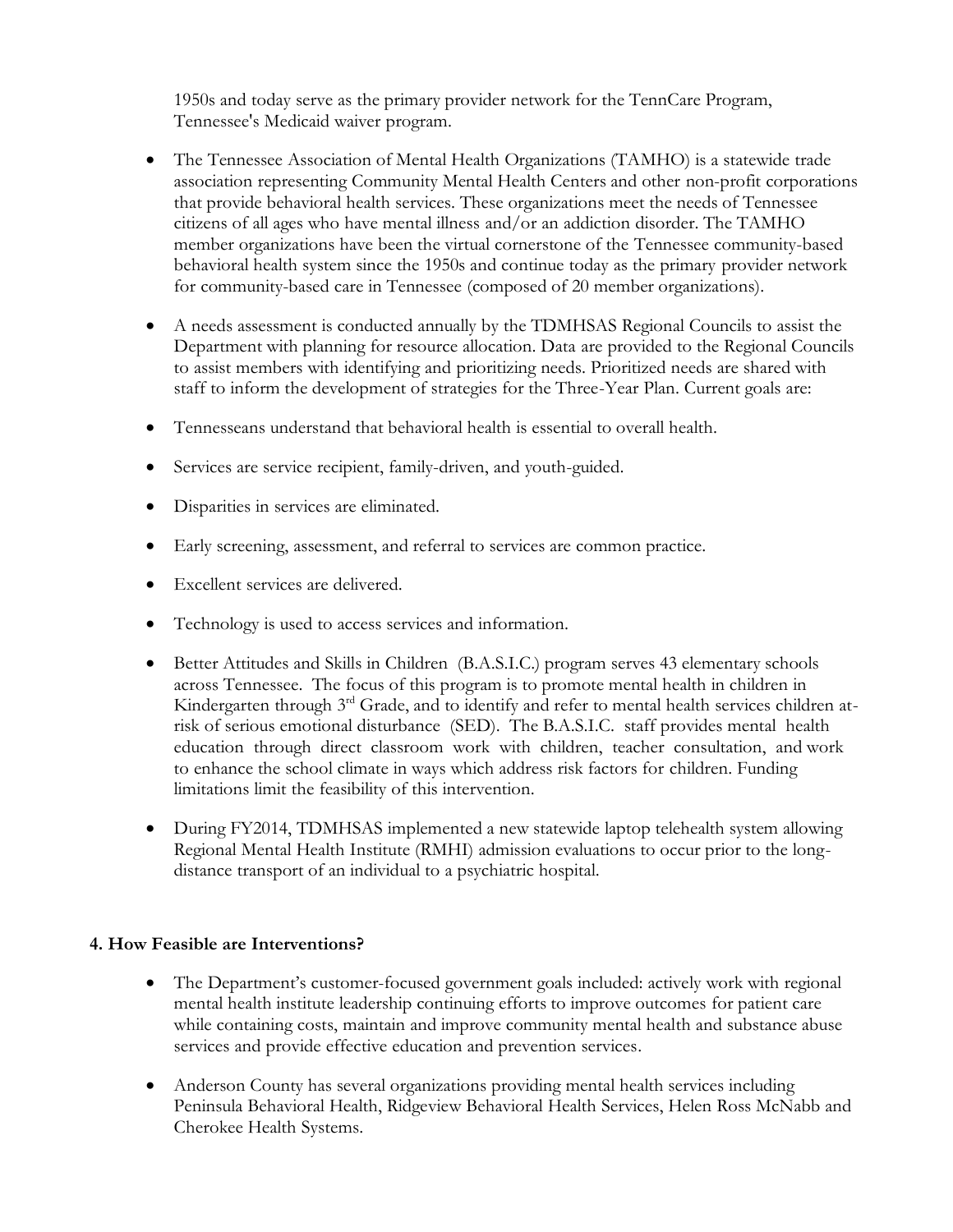- The 2017 TDMHSAS priorities are to ensure that the regional mental health institute (RMHI) are cost-effective and efficient while providing quality care to patients, to support and strengthen the community network of providers and ensure that Tennesseans have access to quality mental health and substance abuse services that are cost-effective and efficient,; and to educate the public about addiction and mental health issues and reduce the stigma associated with these conditions.
- The Behavioral Health Safety Net will provide mental health services for uninsured Tennesseans, including those services that are essential for maintaining mental health and those services not covered by insurance. Number of persons served in FY 2014 (35,501).
- During FY15, the BHSN of TN partnered with 15 Community Mental Health Agencies that provided vital behavioral health services to approximately 32, 410 individuals across the state of Tennessee. The top services utilized were case management, psychosocial rehabilitation, individual therapy, and office visits for evaluation and management.
- The ongoing challenge for TDMHSAS is attempting to provide a high-quality continuum of services while facing increased demands and persistent financial limitations. As a response to the challenge, TDMHSAS leverages federal and other non-state resources (totaling \$62M during Commissioner Doug Varney's tenure and fully doubling previous administrations' alternative funding to meet unmet needs. Additionally in the past year, the Office of Housing and Homeless Services, through the Creating Homes Initiative, raised and leveraged \$43,328,681 to create 2,224 housing opportunities. Even so, services for the homeless and substance abuse services continue to present statewide needs that are not met. Services for children and youth face constricted revenue streams that, if expanded, may better meet the needs of Tennesseans.
- Due to persistent funding limitations, challenges continue in the effort to provide expansive and early intervention and mental health services to children and youth, their families and schools.
- The primary challenge for TDMHSAS is to provide a high-quality array of services while managing both increased demands and persistent financial limitations. TDMHSAS measures need annually through a statewide needs assessment process. The identified feasibility challenges from TDMHSAS Annual Report 2014 include:
- Available resources to address the critical needs of Tennesseans accessing public mental health and substance abuse services.
- Availability of public funding for those without third party payor sources.
- Ability to implement the Electronic Medical Records (EMR) system in our hospitals.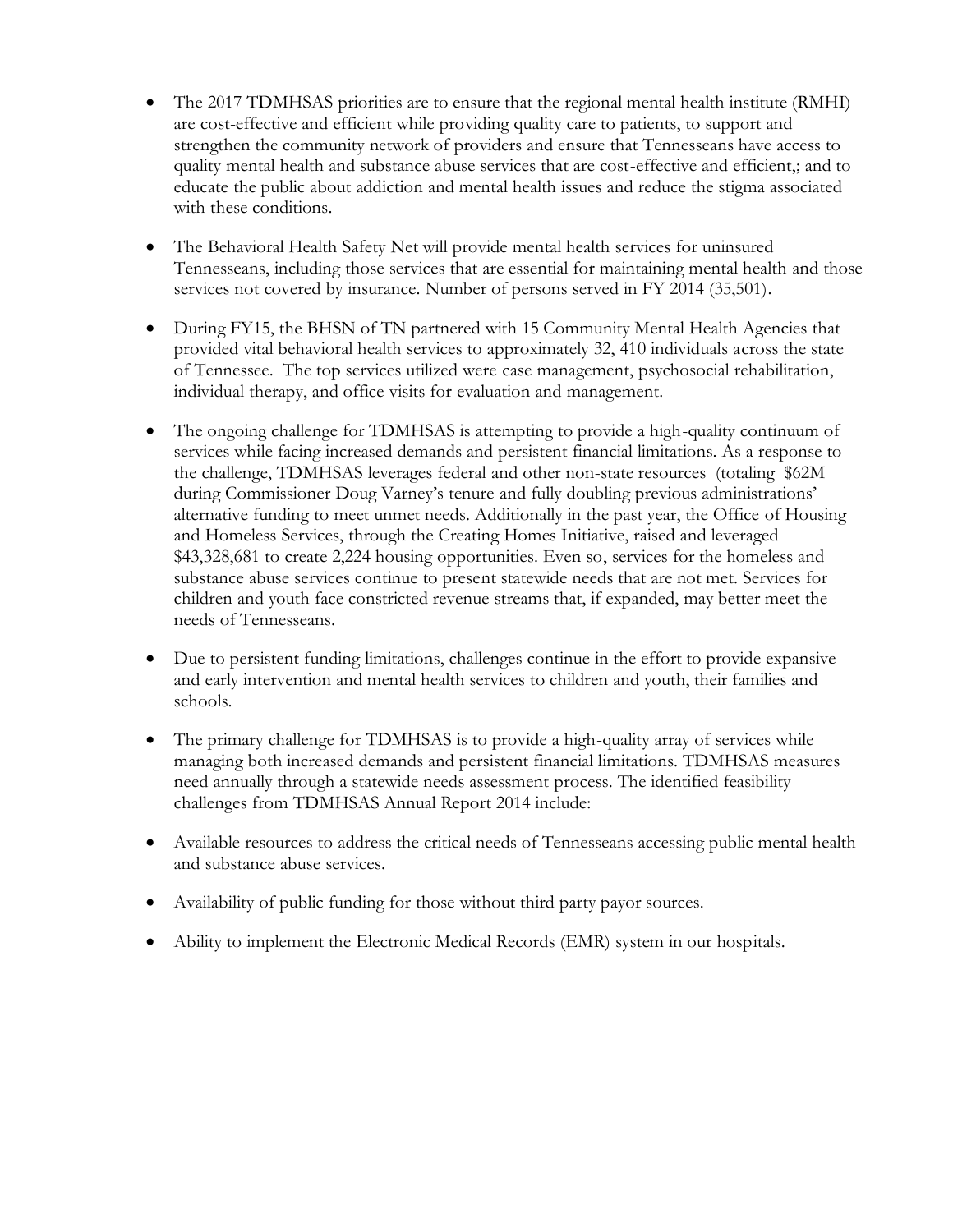### DATA SOURCES

National Institute of Mental Health - <http://www.nimh.nih.gov/health/topics/index.shtml>

Substance Abuse and Mental Health Services Administration, Results from the 2013 National Survey on Drug Use and Health: Summary of National Findings, NSDUH Series H-48, HHS Publication No. (SMA) 14-4863. Rockville, MD: Substance Abuse and Mental Health Services Administration, 2014.

NAMI Tennessee <https://www2.nami.org/ContentManagement/ContentDisplay.cfm?ContentFileID=93521>

Mental Health, Poverty, and Development – mental health core to development. Breaking the vicious cycle between mental ill-health and poverty, World Health Organization. [http://www.who.int/mental\\_health/policy/development/1\\_Breakingviciouscycle\\_Infosheet.pdf](http://www.who.int/mental_health/policy/development/1_Breakingviciouscycle_Infosheet.pdf)

<http://www.mentalhealthamerica.net/issues/criminal-justice>

American Psychological Association, "Survey of top companies highlights mental health's role in worker productivity," <http://www.apa.org/monitor/oct02/survey.aspx>

Behavioral Health Indicators for Tennessee and the United States, 2015 Data Book: [https://tn.gov/assets/entities/behavioral-health/p-r](https://tn.gov/assets/entities/behavioral-health/p-r-f/attachments/2015_TN_US_Data_Book_FINAL_4-2015_edit_7-8-2015_new_logo.pdf)[f/attachments/2015\\_TN\\_US\\_Data\\_Book\\_FINAL\\_4-2015\\_edit\\_7-8-2015\\_new\\_logo.pdf](https://tn.gov/assets/entities/behavioral-health/p-r-f/attachments/2015_TN_US_Data_Book_FINAL_4-2015_edit_7-8-2015_new_logo.pdf)

Tennessee Suicide Prevention Network, [www.tspn.org](http://www.tspn.org/)

American Association of Suicidology,<http://www.suicidology.org/resources/facts-statistics>

Tennessee Mental Health Consumers' Association, <http://tmhca-tn.org/>

UNIFORM APPLICATION FY 2016 BEHAVORIAL HEALTH REPORT COMMUNITY MENTAL HEALTH SERVICES BLOCK GRANT, [https://tn.gov/assets/entities/behavioral-health/p-r](https://tn.gov/assets/entities/behavioral-health/p-r-f/attachments/Final_Submission_Block_Grant_Annual_Report_2015.pdf)[f/attachments/Final\\_Submission\\_Block\\_Grant\\_Annual\\_Report\\_2015.pdf](https://tn.gov/assets/entities/behavioral-health/p-r-f/attachments/Final_Submission_Block_Grant_Annual_Report_2015.pdf)

Tennessee Department of Mental Health and Substance Abuse Services, THREE YEAR PLAN FY 2016- FY 2018, [https://tn.gov/assets/entities/behavioral-health/p-r-f/attachments/FINAL\\_COPY\\_2016-](https://tn.gov/assets/entities/behavioral-health/p-r-f/attachments/FINAL_COPY_2016-2018_Three-Year_Plan.pdf) [2018\\_Three-Year\\_Plan.pdf](https://tn.gov/assets/entities/behavioral-health/p-r-f/attachments/FINAL_COPY_2016-2018_Three-Year_Plan.pdf)

Joint Annual Report, The Tennessee Department of Mental Health and Substance Abuse Services (TDMHSAS) & TDMHSAS Statewide Planning & Policy Council FY2014 [https://tn.gov/assets/entities/behavioral-health/p-r-f/attachments/Joint\\_Annual\\_Report\\_2014.pdf](https://tn.gov/assets/entities/behavioral-health/p-r-f/attachments/Joint_Annual_Report_2014.pdf)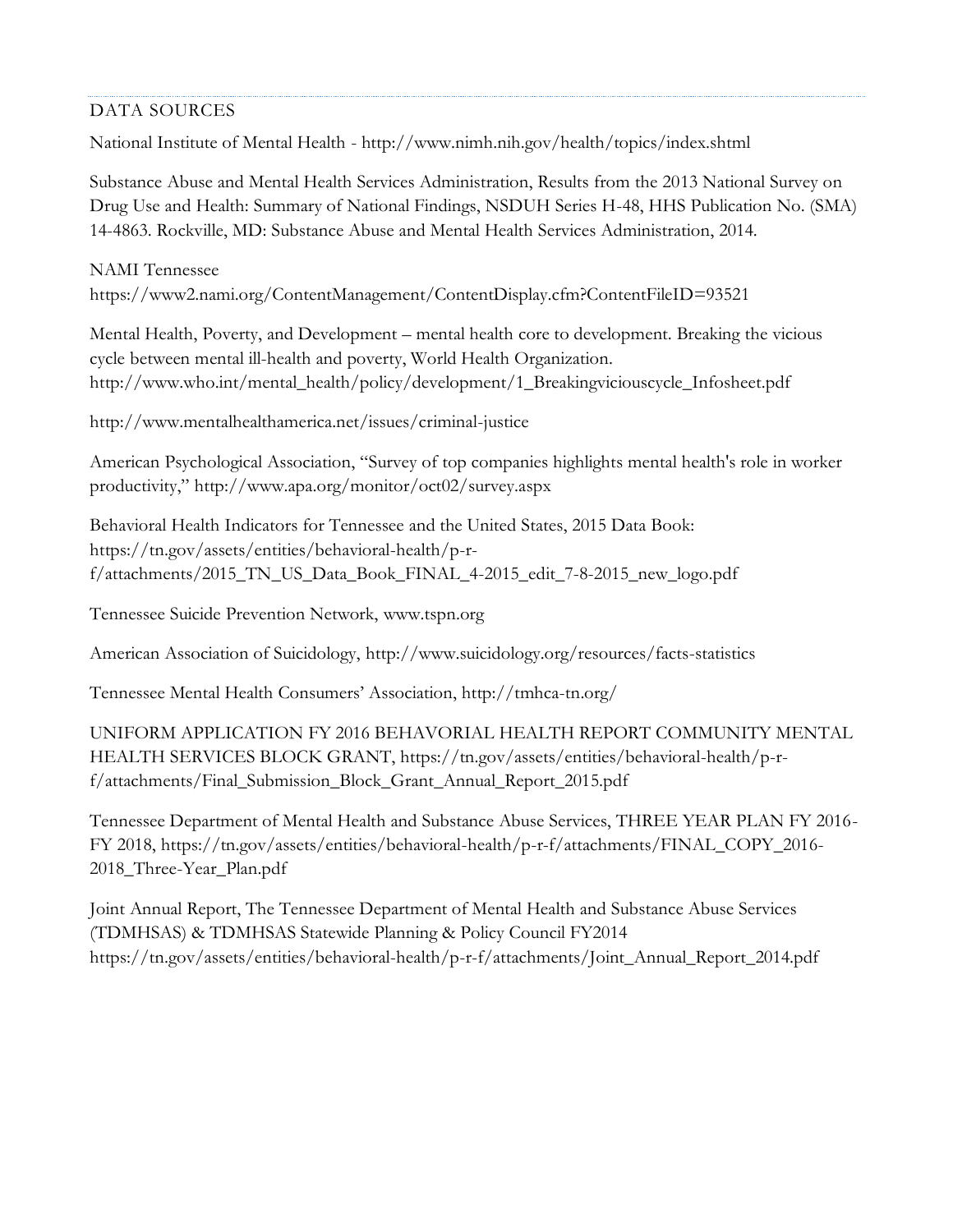# **A REVIEW OF DATA (CONTINUED)**

### **Diabetes in the United States, Tennessee and Anderson County**

Diabetes can affect many parts of the body and is associated with serious complications such as heart disease and stroke, blindness, kidney failure, and lower-limb amputation. Some complications, especially microvascular (e.g., eye, kidney, and nerve) disease, can be reduced with good glucose control. Also, early detection and treatment of complications can prevent progression, so monitoring with dilated eye exams, urine tests, and foot exams is essential. Because the risk of cardiovascular disease is increased in diabetes and prediabetes, blood pressure and lipid management, along with smoking cessation, are especially important. By working together, people with diagnosed diabetes, their support network, and their health care providers can reduce the occurrence of these and other complications.



## **Diabetes Rate by State, 2014**

#### **1. How Significant is This Issue?**

- With each passing year since 1990 there has been a slow but consistent increase in the rate of diabetes in Tennessee. In 2014, Tennessee's incidence of diabetes ranked second in the nation, only slightly behind number one, West Virginia.
- In 2014, **13%** of Tennessee adults had diabetes. In 2015 this number dropped slightly to **12%**.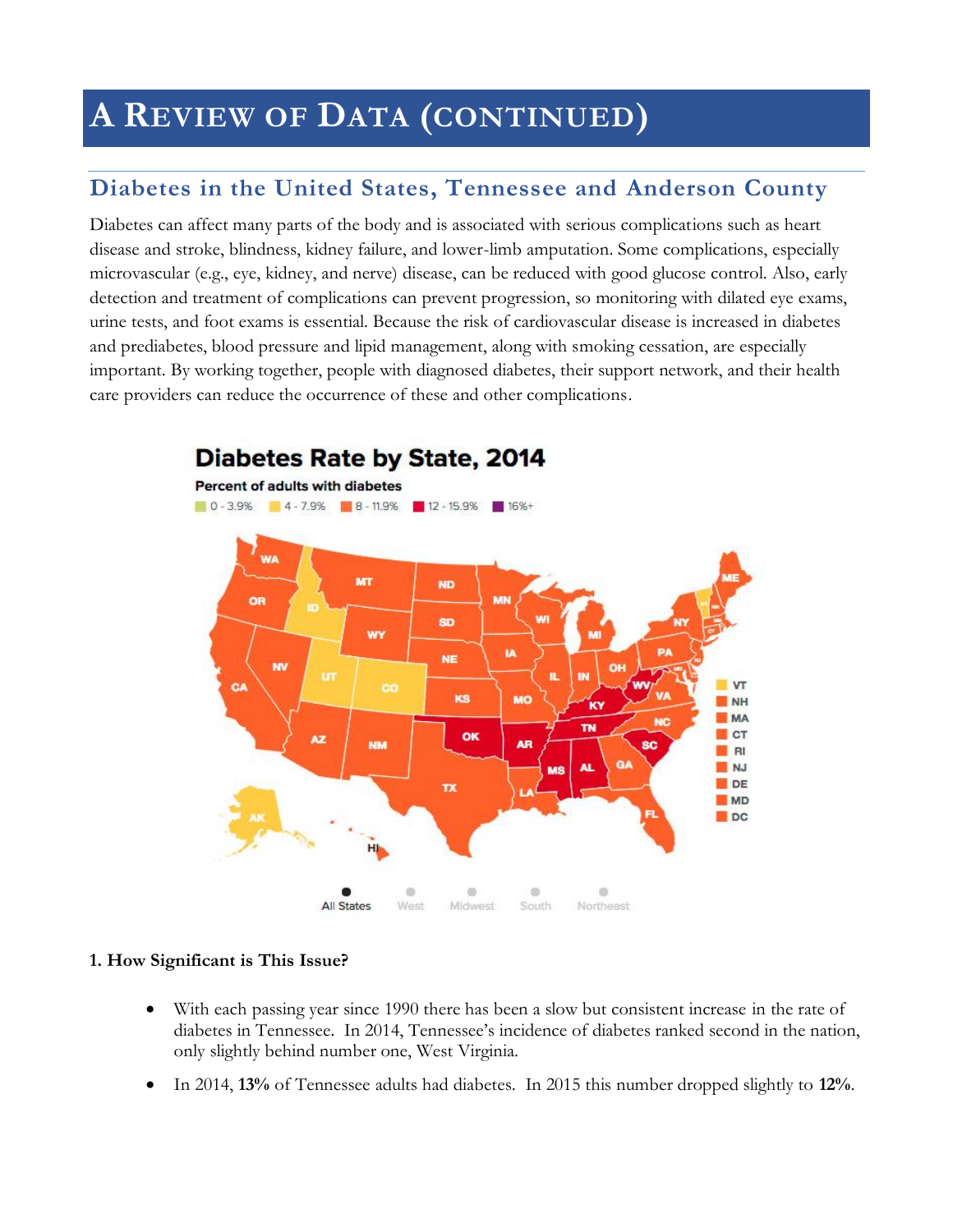- In Anderson County the percent of adults with diabetes for 2016 is **11%**. This is slightly down from **12%** at the time of the last Community Needs Assessment in 2013.
- According to a [study](http://jama.jamanetwork.com/article.aspx?articleid=2434682) published online in JAMA September 2015, nearly **50%** of adults living in the U.S. have diabetes or pre-diabetes, a condition where a person already has elevated blood sugar and is at risk to develop diabetes.
- According to WebMD, two problems in the U.S. overweight or obesity and a sedentary lifestyle – are also two of the most common causes for diabetes.
- A new study finds that diabetes cases among Medicaid-enrolled patients increased 23 percent in states that expanded the program under the Affordable Care Act.
- Diabetes affects minority populations more often than white Americans.



#### **2. How Serious is This Issue?**

- The CDC projects that one-in-three adults could have diabetes by 2050.
- 1.4 million Americans are diagnosed with diabetes every year.
- Diabetes remains the 7<sup>th</sup> leading cause of death in the United States.
- 29.1 million people, or 9.3% of the population, have diabetes in the U.S. Of this number eight million are undiagnosed.
- After adjusting for population age differences, **cardiovascular disease death rates** were about 1.7 times higher among adults aged 18 years or older with diagnosed diabetes than among adults without diagnosed diabetes.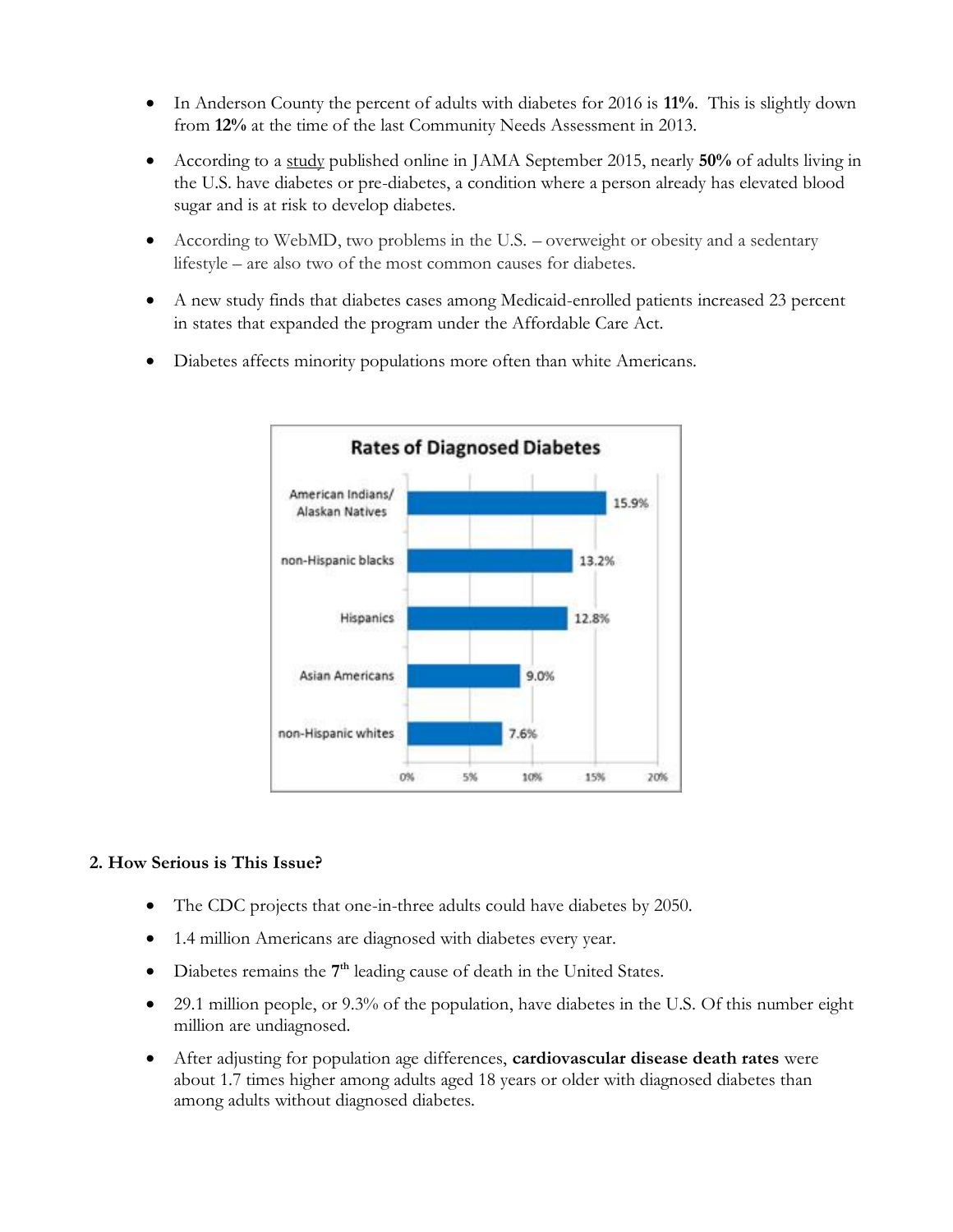- After adjusting for population age differences, hospitalization rates for **heart attack** were 1.8 times higher among adults aged 20 years or older with diagnosed diabetes than among adults without diagnosed diabetes.
- After adjusting for population age differences, hospitalization rates for **stroke** were 1.5 times higher among adults with diagnosed diabetes aged 20 years or older compared to those without diagnosed diabetes.
- Diabetes was listed as the primary cause of kidney failure in **44**% of all new cases in 2011.
- About **60%** of non-traumatic lower-limb amputations among people aged 20 years or older occur in people with diagnosed diabetes.
- Diabetes may be underreported as a cause of death. Studies have found that only about 35% to 40% of people with diabetes who died had diabetes listed anywhere on the death certificate and about 10% to 15% had it listed as the underlying cause of death.
- People with diagnosed diabetes incur average medical expenditures of about \$13,700 per year, of which about \$7,900 is attributed to diabetes. People with diagnosed diabetes, on average, have medical expenditures approximately 2.3 times higher than what expenditures would be in the absence of diabetes.
- The total estimated cost of diagnosed diabetes in 2012 is \$245 billion, including \$176 billion in direct medical costs and \$69 billion in reduced productivity.
- In 2012, the cost of diabetes in Tennessee for direct medical costs was \$3.62 billion and indirect costs such as lost work productivity were \$1.48 billion (Diabetes by the Numbers: Tennessee)
- In 2016, 86% of Medicare enrollees in Anderson County were receiving diabetes monitoring by receiving HbA1C testing (County Health Rankings & Roadmaps: Tennessee)

### **3. How Effective are Interventions?**

- According to the American Diabetes Association, nutritional choices and increasing physical activity has proven to delay and prevent the onset of type 2 diabetes.
- For people with diabetes, being physically active helps insulin work more efficiently and generally lowers blood glucose levels.

### **4. How Feasible are Interventions?**

- Diabetes awareness should have some moderate level of awareness in the community. It was identified as a top priority in the 2013 assessment.
- There are efforts to support individuals with chronic health care conditions such as diabetes to have greater access to insurance and preventative care to address health concerns and manage illness through the Affordable Care Act and TennCare. Having insurance provides access to services, tools, and education to help manage diabetes and turn around pre-diabetic states.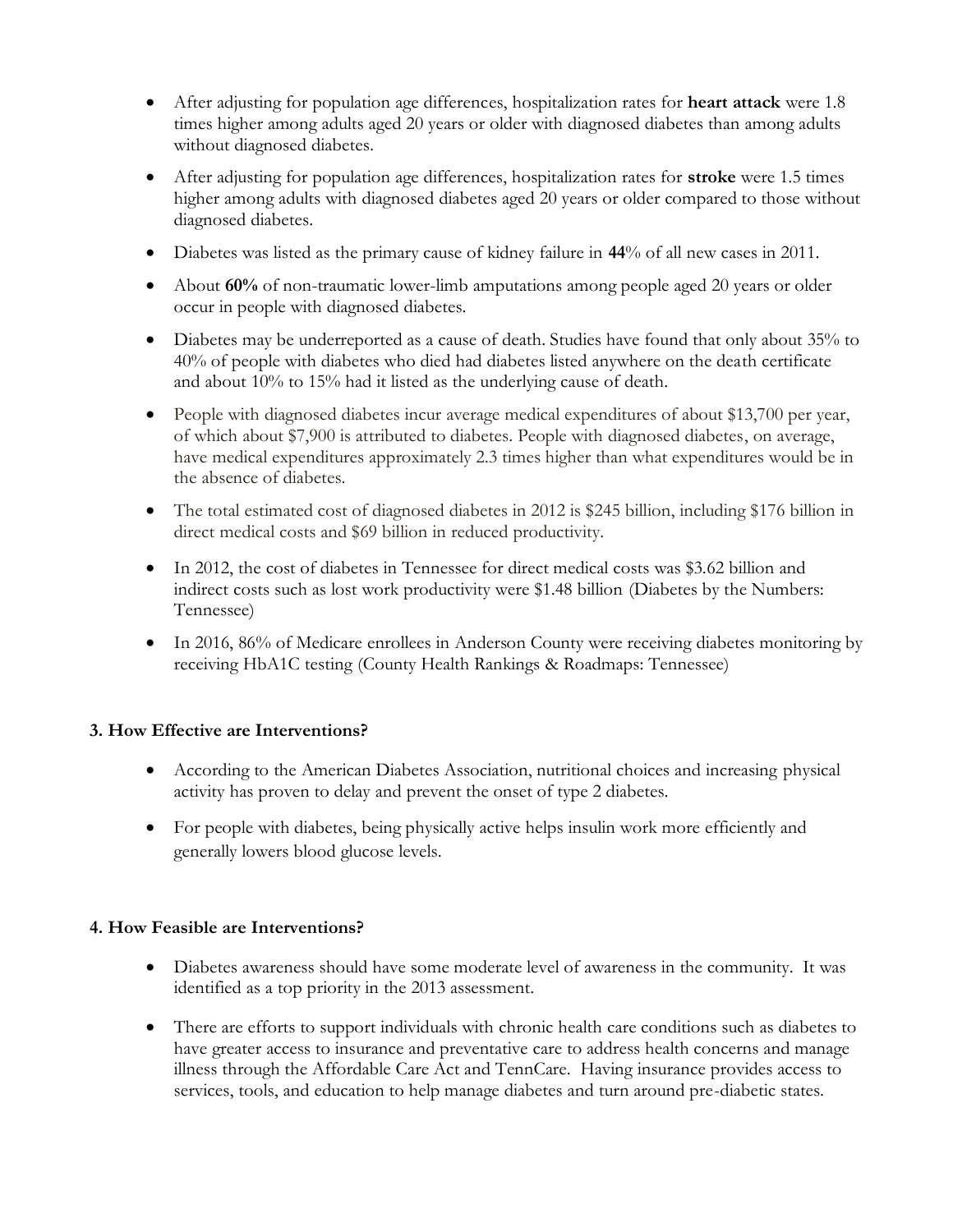- The Medicare Diabetes Prevention Act provides the National DPP as a covered benefit for eligible Medicare beneficiaries who are at risk for developing Type 2 diabetes (American Diabetes Association).
- Those individuals who do not have access to registered dietitians may access government websites for assistance in meal and activity planning. An example of such a website is myplate.gov/supertracker.
- Get Fit Tennessee offers resources online for healthy lifestyle choices.
- The Anderson County Health Department offers diabetes education classes during the year. Methodist Medical Center features diabetes education topics each year in their community education programming.

### DATA SOURCES

[www.tn.gov/health/topic/specialreports/roane](http://www.tn.gov/health/topic/specialreports/roane)

<https://www.cdc.gov/diabetes/data/statistics/2014statisticsreport.html>

<http://stateofobesity.org/diabetes/>

[http://www.diabetes.org/diabetes-b](http://www.diabetes.org/diabetes-)asic/statistics/

# **A SPECIAL THANK YOU TO OUR COMMUNITY ASSESSMENT PARTNERS WHO SERVED ON THE ASSESSMENT DATA TEAM:**

United Way of Anderson County

Anderson County Emergency Medical Services

Ridgeview Behavioral Health Services

Methodist Medical Center

Anderson County Health Department

Free Medical Clinic of Oak Ridge

Allies for Substance Abuse Prevention of Anderson County